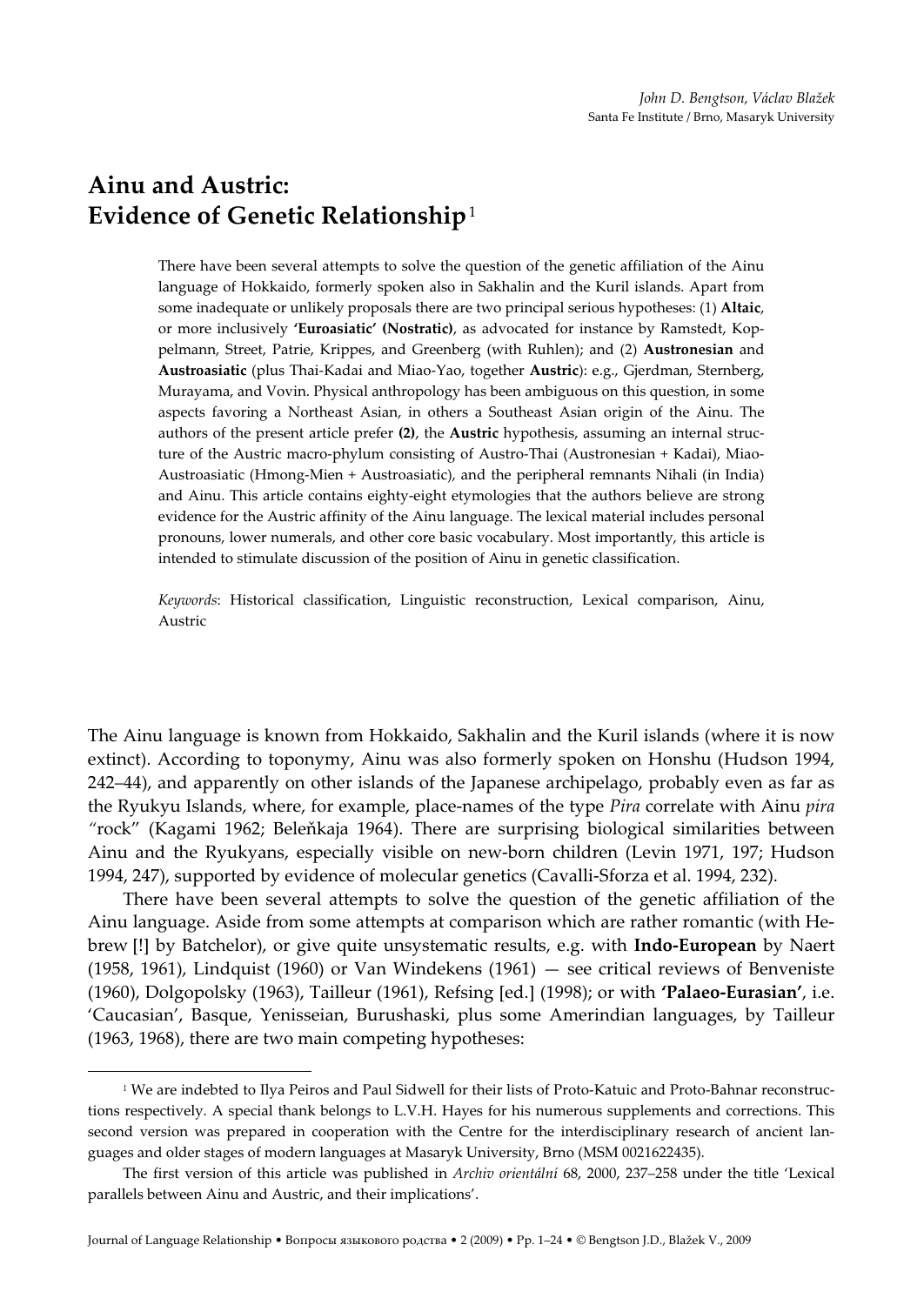(1) Altaic: first mentioned by Ramstedt; further defended e.g. by Street, Language 38 [1962], 92–99; Patrie 1982 (critically reviewed e.g. by Helimski 1984); and more extensively in the 'Euroasiatic' concept including Altaic, Nivkh, Uralic, Indo-European etc.: Koppelmann 1928, 1933; Ruhlen 1987, 131–32 and 1994, 16–20; Krippes, Ural-Altaische Jahrbücher 61 [1989], 149–51; Greenberg 2000–2002;

(2) Austronesian and Austroasiatic (plus Thai-Kadai and Miao-Yao, together Austric): Gjerdman 1926, 1960; Sternberg 1929, 1933; Murayama 1992a, 1992b, 1993; Vovin 1993 (cf. the review of Sidwell 1996).

Our research supports the Austric hypothesis. The internal structure of the Austric macrophylum postulated by Schmidt (1906) is not yet definitively established (for a historical overview see Ruhlen 1987, 148–60). Recently Peiros (1992, 362) has proposed the following macroclassification of the Austric language phylum:

I. Austro-Thai

- 1) Austronesian
- 2) Kadai ( = Thai-Kadai)
- II. Miao-Austroasiatic
	- 1) Miao -Yao ( $=$  Hmong-Mien)
	- 2) Austroasiatic ( = Munda  $-$  Mon-Khmer)

Ainu (and Nihali, in India) may represent peripheral remnants of this Austric macrophylum (see Bengtson 1996, Blažek 1996). The following scheme depicts their mutual relations:



In physical anthropology the Ainu type has generally been included in the Mongoloid subspecies. On the basis of DNA evidence, the genetic taxonomy of Cavalli-Sforza et al. (1988, 6003; 1992, 5621; 1994, 231–32) postulates a 'Northeast Asian' branch, comprising the Ainu, Japanese, and Koreans, along with Tibetans, North Chinese, and others. Similar results were obtained by classical methods of physical anthropology (Alekseev & Trubnikova 1984, 88). On the other hand, some undoubtedly very archaic features, such as the Ainus' profuse body hair, and characteristic Sundadont dentition, point to relations with Southeast Asia (Alekseev & Trubnikova 1984, 94–96; Turner 1989). We might also mention the remarkable closeness of gene frequencies between the Ainu people and the aborigines of Taiwan, for example IGKC, KM (1&1,2), P1(1) or RH, haplotype cDE (Cavalli-Sforza et al. 1994, 385–86, 425–26). The connection of the ancestors of the Ainu people with Southeast Asia was thoroughly argued by Sternberg (1929).

The earliest known presence of modern man in the Japanese archipelago is estimated at 30.000 years BP (e.g., Utanobori on Hokkaido, or Osinovka on Sakhalin: see Golubev & Lavrov 1988, 206, 220). At 11.000 years BP the first ceramic artifacts appear (Cavalli-Sforza et al. 1994,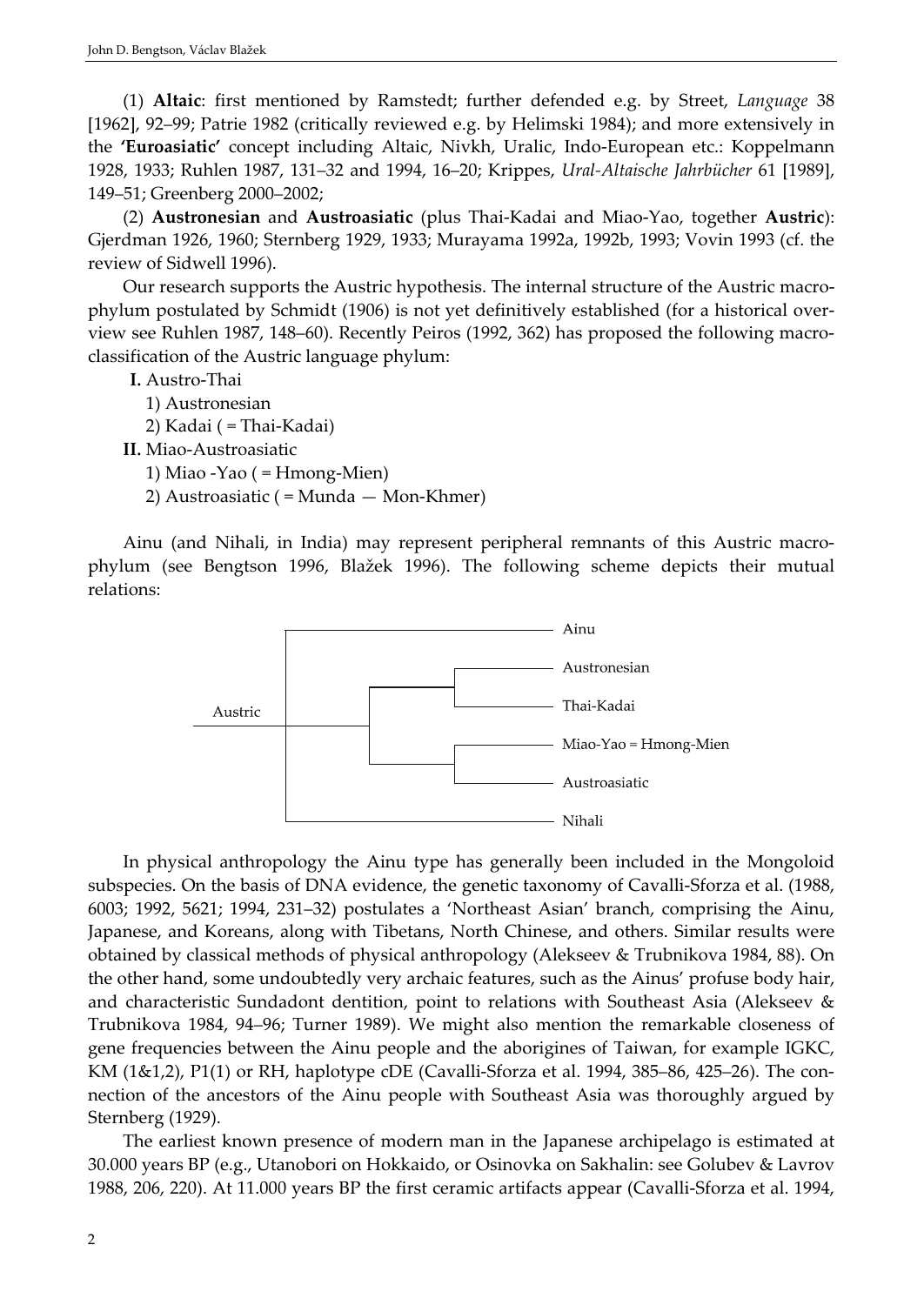202, have this as early as 12.700 BP; in any case, it is the world's first appearance of ceramics). The style of pottery changed *ca.* 10.000 BP, which is thought to indicate the advent of the Jômon culture (remarkably, on Sakhalin this technology was delayed by 2.000 years, compared with Hokkaido — see Golubev & Lavrov 1988, 225). The contemporary Ainu people are very probably the descendants of the creators of the Jômon culture (cf. Hudson 1994, 244; Cavalli-Sforza et al. 1994, 203, 232). About 400 BC a new population came to Kyushu from the Korean peninsula, the bearers of the culture called Yayoi. They brought a developed rice agriculture and an Altaic language (Proto-Japanese). The closest relative of Old Japanese was the language of the old Korean kingdom, Koguryŏ (cf. Hudson 1994, 246–47).

#### Comparative word-list

The following word-list consists of comparisons put together by the authors, as well as expanded comparisons by our predecessors (Gjerdman, Vovin) and colleagues (Hayes, Sidwell). The originally larger collection of raw material has been restricted to the most semantically basic. Onomatopoetic words, Lallwörter, and other parts of the lexicon not suitable for genetic comparison have been excluded. Austronesian reconstructions differentiated by their authors are borrowed from (Wurm & Wilson 1975).

#### Pronouns:

 $1.$  "I"

PAi \*ku (V 106; H 308)

AN  $*(u-)aku$  /  $*ri-aku$  (Benedict);

TK: T\*kuu / \*kaw; Laqua khau; Gelao yah;

- MY: Biao kau, Chiengrai yia < \*'yakou < \*'i-'aku; EMiao \*k[õ], Še von < \*wa[n]k[on] < \*'u-'ankan (AT 203, AJ 214–15);
- MK: VM \*kwa "we, I" (Sokolovskaja 1978, 167); Katuic \*hana' / \*hagi: > Katu ku "I", Pacoh ki:, Bru nka' (Peyros 1994, #280); ? Nicobar: Central cü-ə, cuu-ö (Pinnow, OLZ 61 [1966], p. 495 compares it with Nahali  $j(u)$ oo "I", Stieng  $ju$  "we"); Khasi  $nq$  "I" (Hayes 1992, 161; Hayes 1996 adds North Bahnaric Jeh 'aw "I"  $\langle a u \rangle$ ".

Lit.: Gjerman 1926, 64: Ai + AN.

#### 2. "I" / "me"

PAi \*an "me" (V 79), en id. (B); in- "1st person objective prefix" (Sato 1985, 157) Munda \*iɲ /\*iŋ "I" (P 186–87);

MK: Khmer ânh, Mon ai; SBahnar \*'an id. (Efimov 1990, 146) < PBahnar \*'an ~ \*'an (Sidwell 1998, #196); Asli: Semai I 'in, Semai II 'eñ, Mah Meri 'a'an, Semelai 'añ "I" (Benjamin 1976, 109).

## 3. "we"

PAi \*ti "we" (V 144; H 308) > B chi

TK: Mak di (excl.) / da (incl.), Lakkia ta / tau, T \*tu (excl.)

AN  $*(k-)ita$  (inc.) "we" (AT 204-07);

MK: VN (arrogant) ta "I", chúng ta "we" (Gregerson 1991, 91), Muong tan'ha "we" (Thompson); ? Nicobar: Car cin "I" (Das; V 172: Ai + MK);

?Nihali  $t'(y)e$ :-kul-ko "we" (dual), cf. na:-ko "you" (dual) (cf. Bengtson 1996, 54).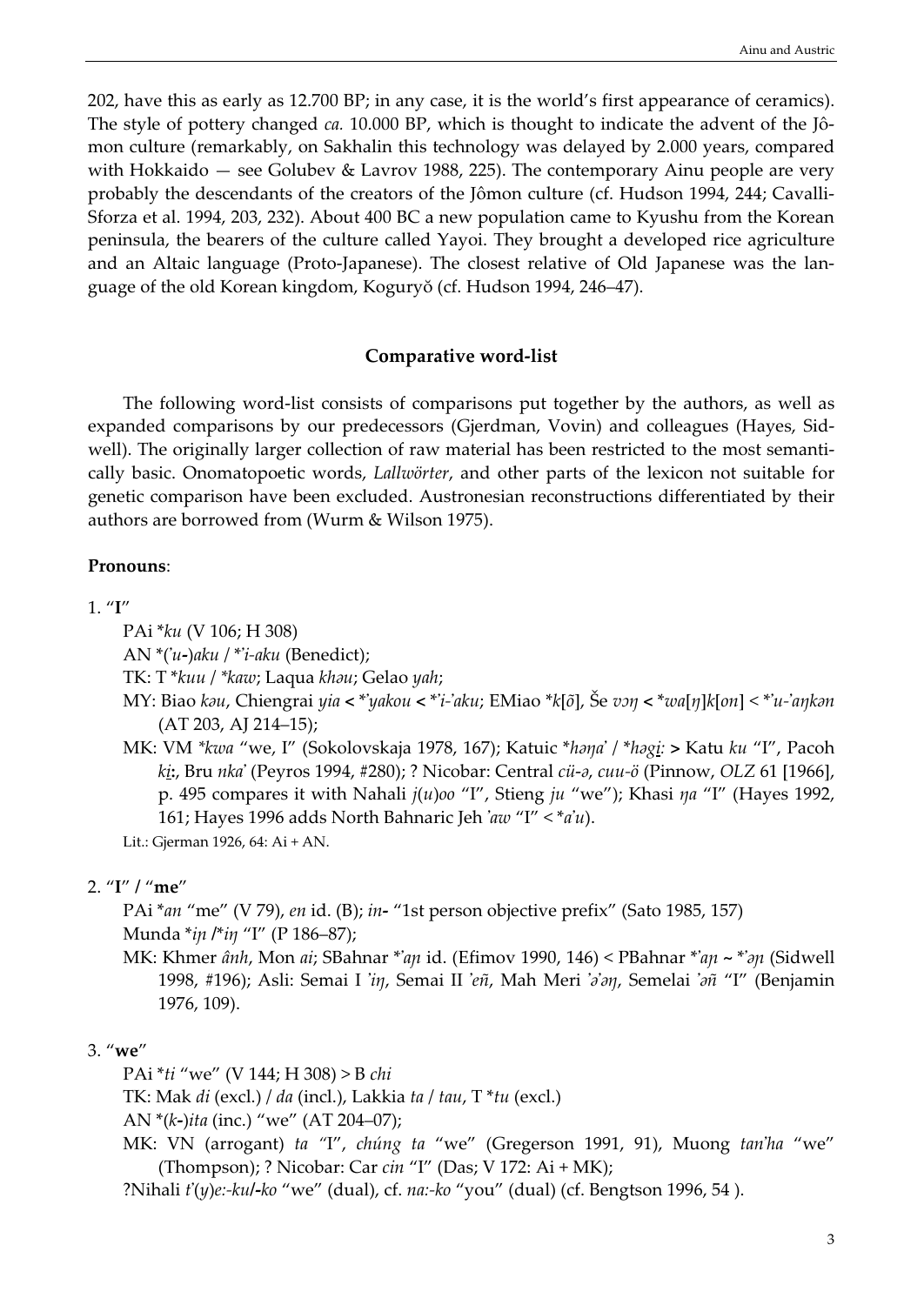## 4. "we" / "us"

Ai i "us" (B 161)

MK \*'i'/\*hi' & \*y[ee]' "we" (MKC ##1, 150): Waic \*'yi' "we" (excl.) (Diffloth; Sidwell 1998, #260 compares it with NBahnar  $*pi$ : id.); SBahnar  $*he$  "we; I" (Efimov 1990, 87); Riang ai "we" du. (Shafer 1966, p. 67); Asli: Mintil  $\psi \varepsilon'$ , Semaq Beri  $\psi \varepsilon$ :h, Semnan ' $\varepsilon'$ , Lanob Yir, Temiar 'ε:' "we (incl.) (Benjamin 1976, 121). Hayes (1996) adds Khmu (North MK) 'i' "we", Mendriq (Asli) hi'; maybe Khasi ngii id.

## 5. "we" / "us"

Ai un "us", e.g. in un kore "give it to us", un ahaigekara nisa "he slandered us" (B 476; cf. also Sato 1985, 165)

Munda  $*bi(n)$  "we" (incl.) (P 368; Pinnow 1966, 167);

MK \*bə(ə)n "we" (incl.) (MKC #1172): SBahnar \*bɔ<sub>1</sub>:n "we" (incl.), NBahnar \*(`bɛ̀n (Efimov ' 1990, 108) < PBahnar \* $b\partial$ :  $n$  "we" (incl.) (Sidwell 1998, #679; he also quotes parallels with deviant semantics: Loven  $\frac{b a}{n}$  "other people", Nhaheun  $\frac{b a}{n}$  "people" and outside Bahnaric: PKatuic  $*(k/g)\partial b\epsilon n$  "thick");

? MY \*(m)pua "we" (AT 206).

## 6. "thou"

- PAi \*E (V 84; H 308)
- MK \*'ay[h]/\*'aay[] (MKC #1436): SBahnar \*'áy "thou" (to woman) (Efimov 1990, 42; cf. also Shafer 1966, 68); Sidwell (p.c.) reconstructs PBahnar \*'ih "thou". Hayes (1996) adds Thavung  $(VM)'a'$ :

? AN: Tagalog \*'iyu < \*iXu "thy / thee" (AT 207).

## 7. "he" / "that" / "this"

Ai nei "that, he, she, it" (B 277)

MK  $*ni/h \& *ni'$ /h "this" / "that": (MKC ##91, 92): Bahnar 'ney "that" : 'nɔh "this, here", Kuy nì "this"; Central Nicobarese *ane* "that"; VM \**ani* "this" (Thompson 1976, 1190); MY: Chiengrai Yao nai "that, these" (AT 408);

TK  $*ni$  ~  $*nay$  "this";

AN \**ini* "this / that" (Blust), cf. Pol \**nei* "here [near speaker]".

Lit.: Gjerdman 1926, 65: Ai + Pol.

## 8. "that, he" / "those, they"

PAi \*ta "this", tO "that" (V 142, 146; H 309–10)

MK \*ts' "that; there" (MKC #66a): Katuic: Pacoh do "he, she, it"; VM: VN đó "that, those" (Hayes 1996);

AN  $*itu(h)$  "this / that" (Dyen; AT 406);

TK: Lakkia tu "they", Laqua to id., Lati: Ban-Phung a-to "this" (AT 406);

MY: Miao to "that" (Reid 1984–85, 27).

Lit.: Gjerdman 1926, 65: Ai + AN; Hayes 1996: Ai + AT + MK.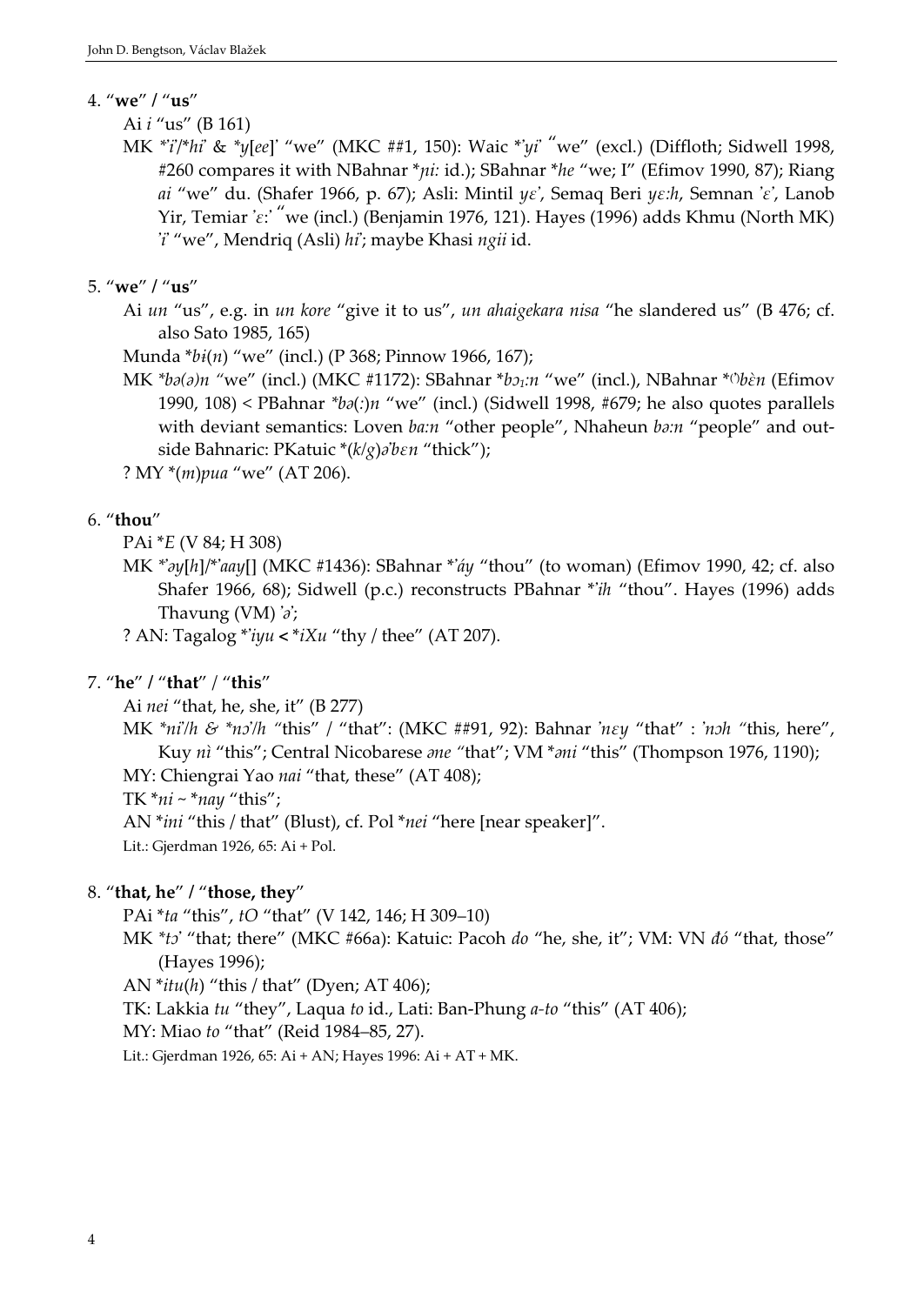#### Numerals:

#### 9. "one"

PAi \*si-ne "1" (V 136) with suf. -ne as in (B) i-ne "4", tak-ne "short", kun-ne "black", cf. išine "conjointly, together", ašiu / ašui / arašuine "once"; (la Perouse) tchiné (Naert 1961, 348), (de Angelis) xine-ppú (Naert 1962, 126); Kamčatka syhnäp, Sakhalin šnepf, Hokkaido senezb, zinezf "1" (Klaproth 1823, 314)

? Munda \*sεŋ "first, before" (P 102); cf. Nihali cayni, ceyni "first" (Bengtson 1996, 51–52);

MK: Khasi ši "1"; Palaung se "one" in compounds (Gjerdman 1926, 79); Asli: Besisi Malacca cian "first, in front", Semang Paya ka'-sen "first, formerly" (SB, B 145);

AN:  $*$ *its<sub>1</sub>a* /  $*$ *atsa* "1" (Tsuchida);

TK: Kadai \*tsia < \*[']itsa > Li \*tsi; Laqua tia, Pupeo cya, Gelao si, Thü tsi "1" (AJ 225). Lit.: Gjerdman 1926, 63, 65: Ai + AN, 79: Ai + MK + AN.

## 10. "two"

- PAi \*tuu "2" (V 147–48), cf. (B) tup "two things", ?ru "half, partly"; (de Angelis) tzu-ppù (Naert 1962, 126), tou [tu] (la Perouse, see Naert 1961, 348); Kamčatka dūpk, Sakhalin tup, Hokkaido zuzb, zuzf "2" (Klaproth 1823, 314)
- AN  $*duva'$  (Dempwolff) =  $*DawS<sub>3</sub>a$  (Dyen & McFarland), cf. Tsouic  $*[dr]$ usa etc. "2";
- TK: Li \*draw (AT 213) = \*łau (Theraphan 1992, p. 86); Laqua δe; NKelao so, SKelao δi; Lati su / fu "2"; ? T \*dra:w "20" (AT 213).
- MK \*[]n[d]ah / \*[]n[d]aah / \*[]n[d]a' "one of two sides" (MKC #2015): Stieng dah "one of a pair", Sre, Biat dah, Jeh nah "side; one of two sides"; Muong, VN nů'a "half"; Bahnar ma'nah "part, some ... others ..."; Kuy na: "side; direction".

Lit.: Gjerdman 1926, 63: Ai + AN.

## 11. "two" / "pair" / "twin"

- Ai ara "one of the pair, side", arake / arage "half", oara "one of a pair, one of two", var.  $oa(t)$ ,  $a(t)$ ; uren "both"
- MK: Khasi a:r; Lemet ar, Riang k $\delta \$ 'ar, Waic \*l'ar, Palaung a(r), Nicobar: Car hěng-hör (hěng = "1"), Shon-Pen àu, Teresa o, aeh, Nancowry a:, Chowra an etc. It is not clear, how these forms are connected with other Austric forms with initial  $b$  or  $w$  (in Ainu one could perhaps to reconstruct \**oar-* < \**uar-*, cf. Ai *un* "us"  $-$  see #5):
- MK \*bi'aar "2" (MKC #1562): Khmer bir, Mon 'ba, Samre paar, PBahnar \*'ba:r (Sidwell 1998, # 93), PKatuic \*'ba:r (Peyros), SKhmu, Lawen baar "2"; VN bay "pair" (against VM \*hal " $2"$  — see P 75; Efimov 1990, 104); Asli: Besisi (Sepang Ayer Itam) hmbaar, mar, Serau maar & naar etc. "2" (SB, T 271–2), Che' Wong ber (Benjamin 1976, 120);

Munda \*[u]bar "2" (P 75);

 $MY * (a) war / * (a) wor "2";$ 

AN \*ke(m)bar "twins" (Lopez);

TK: Kadai: Mak wa, Ong-Be van "twin" (AT 415).

Lit.: Gjerdman 1926, 76–78: Ai + AU + AN.

## 12. "three"

PAi \*dE "3" (V 83), cf. Kuril (Ryuzo) re-nich "three persons", ri-bich "three things", (de Angelis) le-ppù (Naert 1962, 126), tche (la Perouse; Naert 1961, 348), Kamčatka räph, Sakhalin repf, Hokkaido rezb (Klaproth 1823, 314)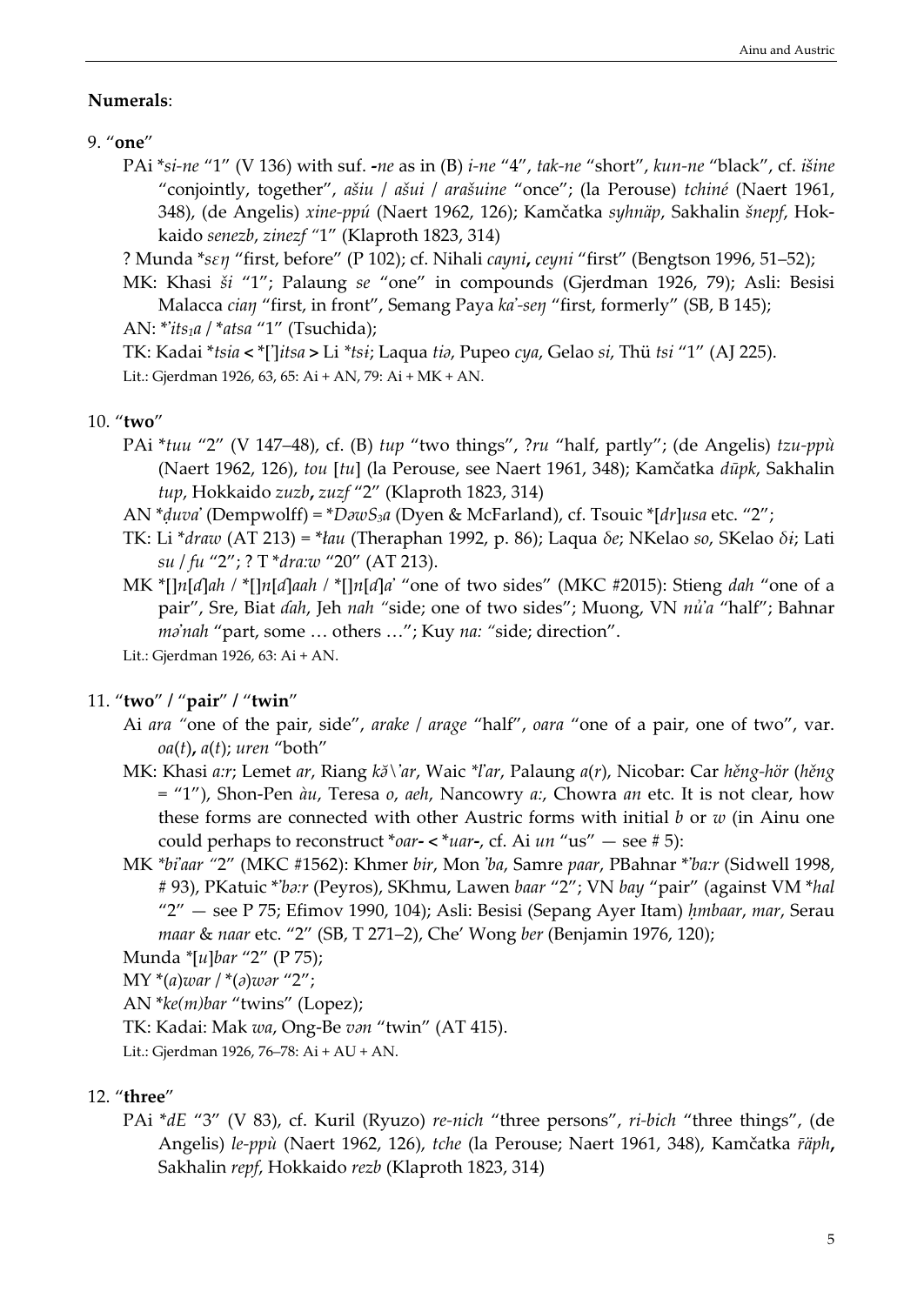?Nihali tala:ri(re) "3rd", perhaps with the same (ordinal?) prefix as talpono "4th", besides the cardinal  $ira:(r)$  of Dravidian origin (Mundlay 1996, 45);

?Munda \*tiwru / \*tidru "6" (P 97);

?MK  $*_{t}$ praw "6" (MKC #1851): NBahnar  $*_{t}$ adraw, SBahnar  $*_{p}$ raw (< PBahnar  $*_{t}$ a[d/p]raw after Sidwell 1996; later he has reconstructed \*tanraw - see 1998, #253), Kua kadrôu, Mon tarao, Palaung to:r; VM \*p/traw etc., all "6" (Efimov 1990, 103); ?Asli: Pangan (Ulu Patani) diu "3" (SB, T 98: doubtful);

TK: Li  $*$ tru; Laqua tau, NKelao ta, Lati ti / si(e) "3";

AN \*talu (Dempwolff) =  $*_{t_1}$  aluH<sub>2</sub> (Tsuchida), cf. Atayalic, Tsouic  $*_{t_1}$  alum "3" (AT 211). Lit.: Gjerdman 1926, 79: Ai + AU + AN.

## 13. "four" / "quarter"

PAi \*pOqOn > Saru po'ón émko, Asahigawa pón émko "quarter" (\*EmkO "half, part" — see V 85), lit. "four parts" (V 127; H 267)

AA \*pu[ ]an "four":

- Munda  $\lceil u \rceil$ pɔn "four" (P 180); Nihali uses the Dravidian borrowing na:lo, na:lku "4", but the native form can be preserved in the ordinal *talpono*, perhaps with the same prefi as tala:ri(re) "3rd" (Mundlay 1996, p. 45);
- MK \*pun' / \*puən[] / \*pan[] "4" (MKC #1166): Khmer \*puən, Mon pon, SBahnar \*puə<sub>1</sub>n, NBahnar \*pu:n < PBahnar \*puan (Sidwell 1998, #648), Waic \*pon, Katuic \*puan (Peyros), VM \*pon; Nicobar: Central fo:an, Car fεεn, South fo:at, Shon Pe fuat etc. (Efimov 1990, 102); Asli: Serting  $hompu^d n$ , Sakai (Tembeling)  $\partial m$ -pun etc. (SB, F 250).

Lit.: V 168: Ai + Munda + MK.

## Lexical entries:

## 14. "ashes" / "fire"

PAi \*uu[y]na "ashes", \*unti "fire" (V 153, 151)

MK  $\tilde{u}(u)$ n "fire" (MKC #885): Alak, Stieng uiñ, Phnong uñ, Boloven hůñ "fire" (Shafer 1966, 61), cf. SBahnar = PBahnar \*'uɲ (Efimov 1990, 135 & Sidwell 1998, #610), PKatuic  $*u:ih$  (Peyros 1994, #1220), Khmer 'uh "firewood";

TK: T \*vïïn "firewood" (Li 1977, 80);

Lit.: V 173: Ai + MK; Bengtson 1996, 54: Ai + MK + T (+ Nihali ú "to kindle").

## 15. "bear"

Ai Hokkaido kuma > or < Jp kuma (Klaproth 1823, 304), cf. Kor kom id.

- MK \*[k]mum "bear" (MKC #1380): PMon \*kmum; but Khmer khlaa ghmum "sun bear" means lit. "tiger of bees" (Diffloth 1984, 65; cf. Shorto 1971, 58);
- TK: S-CT \*hmii < \*hmwii < \*[ku]muy; Sui 'mi, Maonan moi, Kam me < \*'miay; Lakkia ku:[i] < \* $kmuuu$  (AJ 164–65) or \* $k$ -Nui (Theraphan 1992, 82);
- AN: SForm \*Cumai; Atayal: Sediq: Iboko kumai, Hogo summai (AJ 164–65: Form \*krumai, compared with MY \*krop id.).

## 16. "below" / "sole"

Ai  $pan(a)$  "below, lower" (B)

AN \*D<sub>3</sub>apaN "sole, footprint" > Paiwan japal "thigh", Siraya sapal "foot", Puyuma dapal "sole" vs. Ilokano etc. dapan id. (Dyen 1990, 226);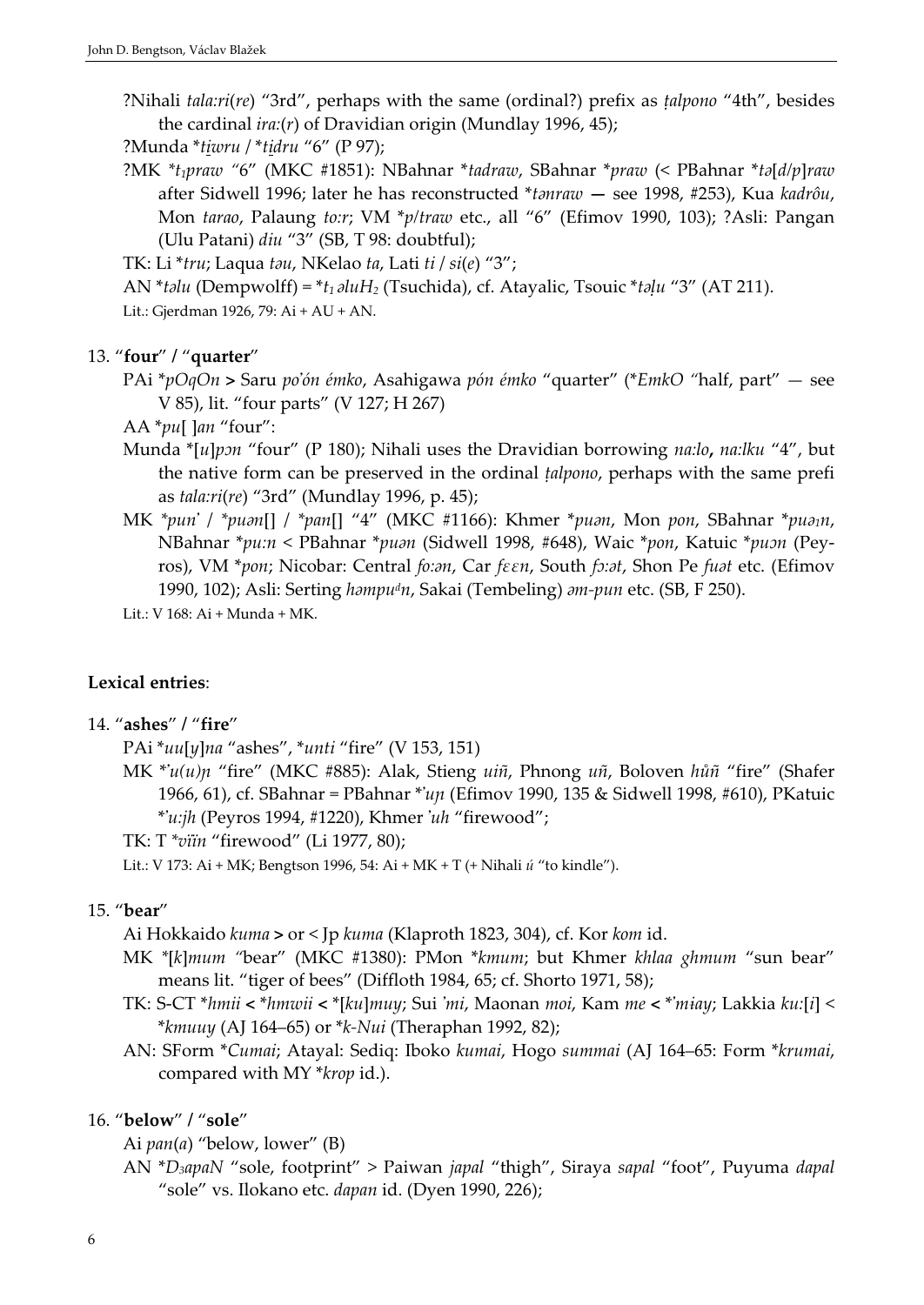?MK: Katuic: Kuy (t) pε: l "buttocks" (MKC #1769: \*dbal "cheek") ?Munda: Kharia capal "buttocks, anus" (Hayes 1996).

#### 17. "bone"

PAi \*ponE (V 127) = Kamčatka pŏŏnh, Sakhalin poné (Klaproth 1823, 308), (la Perouse) pauni "arête on colonne épiniére des poissons" (Naert 1961, 346) > or < Jp Fone "bone" AN \*bani > Atayal C'uli' bani' id. (AJ 170) and / or Pol \*pona "joint" (Bruce, Walsh & Waqa).

## 18. "bow"

Ai ak "to shoot with an arrow", akbe "trap", orig. "spring bow" (B)

Munda \*ak "bow" (P 70);

- MK \*'aik "bow" (MKC #266): Alak ak "cross-bow", Danaw ak "bow", SBahnar \*'a:; Waic \*'ak "bow" (Diffloth; cf. Efimov 1990, 134); Asli: Sömañ ak, Semang (Plus) e:g, (Kuala Kenering)  $a:g$  "bow", (Ijoh)  $ig$  "bow" (SB, B 353).
- Hayes (1996) analyzes AN \*panaq "to shoot arrow" (Lopez) as a causative derivation from a hypothetical \*aq; cf. also  $T^*$ piin "arrow" (AT 221).

## 19. "breast"

- PAi \*tOO "breast of woman" (V 146), cf. Kamčatka do (Klaproth 1823, 304) and / or PAi \*tuy "belly, intestines" (V 150)
- Munda: Santali toa "(female) breast";
- MK \*t<sub>1</sub>ph "breast" (MKC #1999): Khmer toh, Mon tah, Bahnar tåh, Stieng toh; SNicobar toāh (Schmidt 1906, 84, 99); Asli: Mah Meri, Semaq Beri, Semelai, Temoq tuh "breast" (SB, B 387; Benjamin 1976, 103);
- TK: T \*tu "breast"; Lakkia nam-tu "stomach", Ong-Be dau don "the pit (don) of the stomach" (AT 231);
- AN  $*t'ut'u'$  "breast" (Dempwolff).

#### 20. "child"

Ai teinep / tennep "a very young child" (B)

 $MY * tnn$  "son" (AT 251);

Munda: Parengi tonan "younger sister", Bonda tuna id. etc. (Bhattacharya, Anthropos 65 [1970], 456; Hayes 1996).

## 21. "coldness" / "snow"

Ai oroa "coldness" (Dobrotvorskij — see Rahder, Orbis 12 [1963], 66) = (la Perouse) oroa "le froid" (Naert 1961, 342)

Munda: Gutob, Remo ruoñ "cold", Sora raŋa:-n id. (Hayes 1996);

?MK \*[r]ŋar, \*rŋa[ar] "cold" (MKC #1598a);

AN: Tsouic \*uruNa / \*ürüNa "snow" (Li).

### 22. "come" / "go"

PAi \*arki "to come" (pl.) (V 80), cf. (B) arapa /arupa "to go"

AN \*ari "come; let's go!", cf. Karo Batak ari ko "come here!" (Blust, Oceanic Linguistics 19 [1980], 41, #17).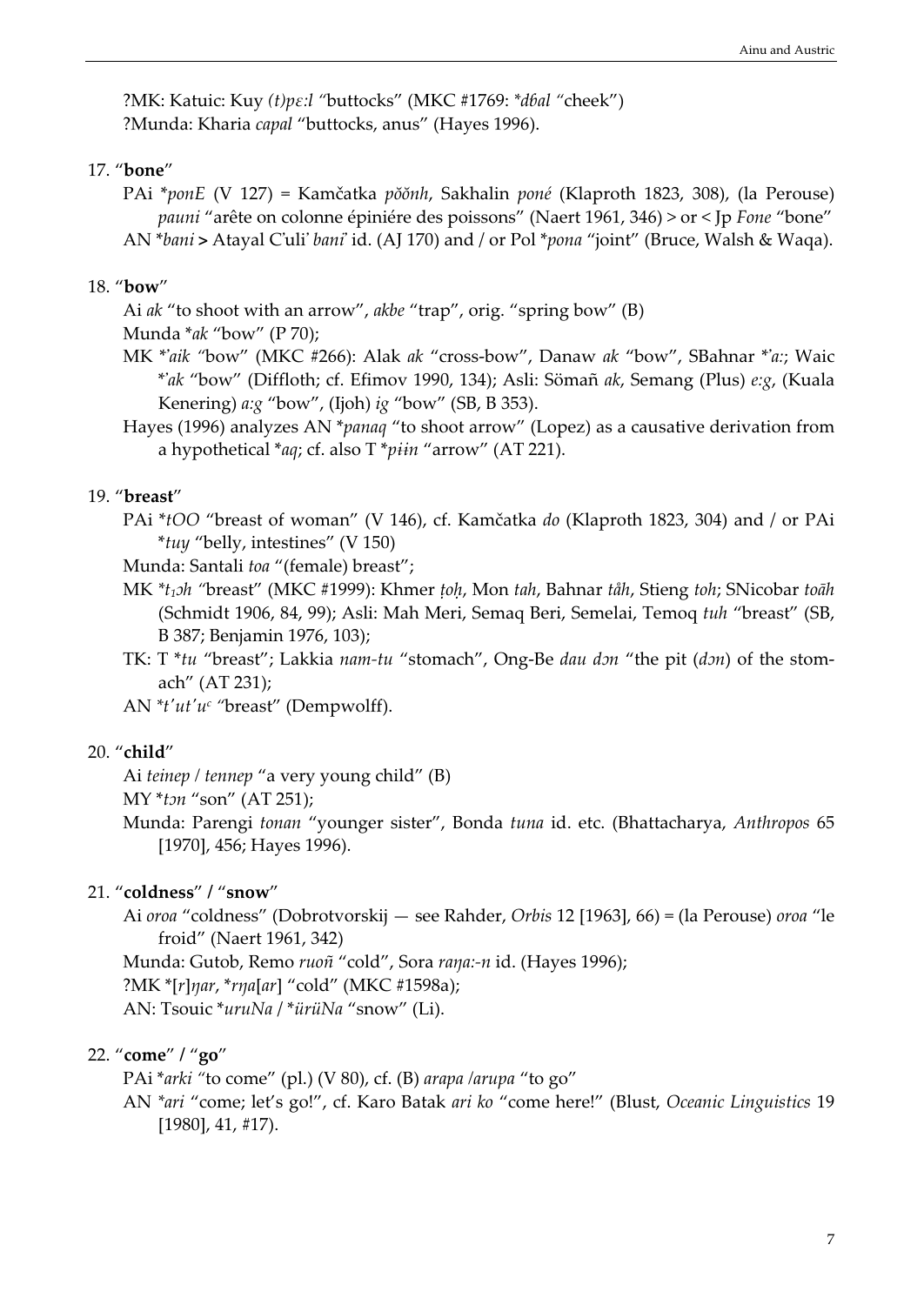#### 23. "day"

Ai ko, cf. tut ko "2 days", rere ko "3 days", but šine to "1 day" (B)

AN \*ka "day" (AJ 179; Benedict compared it with Jp -ka in itu-ka "5 days"), yo oka < \*ya uka "8 days";

?MK: Waic \*N-ko' "yesterday" (Diffloth).

#### 24. "die"

PAi \*day > Yakumo, Saru etc. ray, Nairo tay id., Kuril (Krašennikov) rai "to kill" (V 83)

TK: T \*traai vs. Sek praay / trail / t'trai; Kam-Sui \*tay; Lakkia \*plei; Be ɗai id. (Li 1977, p. 119; AT 269; Therasphan 1992, 83);

AN \*maCey & \*paCey (Dyen, Lingua 14 [1965], 291) with stative \*ma- vs. causative \*pa- prefixes;

MY \*day "to die" vs. \*tay "to kill" (AT 269; AJ 180–1). Lit.: V 173: Ai + MY + AN.

#### 25. "dog"

Ai seta, sita = Kamčatka stāhpŭ = seta + po "child", Sakhalin šeda (Klaproth 1823, 307); V 88 reconstructs PAi \*gita on the basis of "Moshiogusa" hida, heta id.

Munda: Ho, Mundari, Santali seta, Birhor setta, Mowasi sita, Kurku sita (Bhattachariya 1966, 34, #47 compares it with Asli: Semang Kedah  $dt$ , Plus Cod / Cot id.  $-$  see SB, D 139);

AN: Form: Favorlang zito "puppy".

Lit.: Gjerdman 1926, 71: Ai + Munda + Favorlang.

#### 26. "ear"

PAi \*kisAr (V 104), cf. Kamčatka gsāhr, Sakhalin kišara (Klaproth 1823, p. 310), (la Perouse) qs-chara (sic; see Naert 1961, 328)

?MK \*kt2uur/\*kt2uar "ear" (MKC #1624): Khasi (standard) kaško:r; Riang (Palaung-Khmu group) cor id. (Hayes 1996) or to # 29?

Munda \*luktur "ear" (P 97) or to #29?;

TK: T  $*$ xruu (Li 1977, 233, 268); Kam-Sui  $*$ qhya (Benedict) =  $*$ khra (Theraphan), Ong-Be sa; Li \*thyay; Lakkja \*ja:; Laqua ra etc. (AT 277: + AN \*talina). All the TK forms can be derived from \*ksra or sim.

#### 27. "earth"

PAi \*tOy "garden, soil, land, clay, earth" (V 147), cf. Sakhalin toi, tui (Klaproth 1823, p. 305)

AA \*täih "earth, soil" (V 172) or \*t[e](q) (Hayes 1996)

- MK  $*_{t_1i'}/*_{t_1ih}/*_{t_1ish}$  "earth, ground" (MKC #64): PMon  $*ti'$  (Diffloth) "soil, earth, ground", OKhmer ti, Waic \*ktε' (Diffloth) "earth"; Bahnar teh, Sre tiah, Bo Luang te:i; Nicobar: Central mattai, Coastal pattai "earth" (Shafer 1966, 8–10); Khasi ktioh "Schlamm"; Asli: Semang Perak teh, Pangan Ulu Patani tei, Sakai Krau taik etc. "earth" (SB, E 12);
- Munda: Kurku ote, wate, Mundari ate etc. "earth, ground" (P 187-8; Luce, Lingua 14 [1965], 125).

Lit.: V 172: Ai + AA.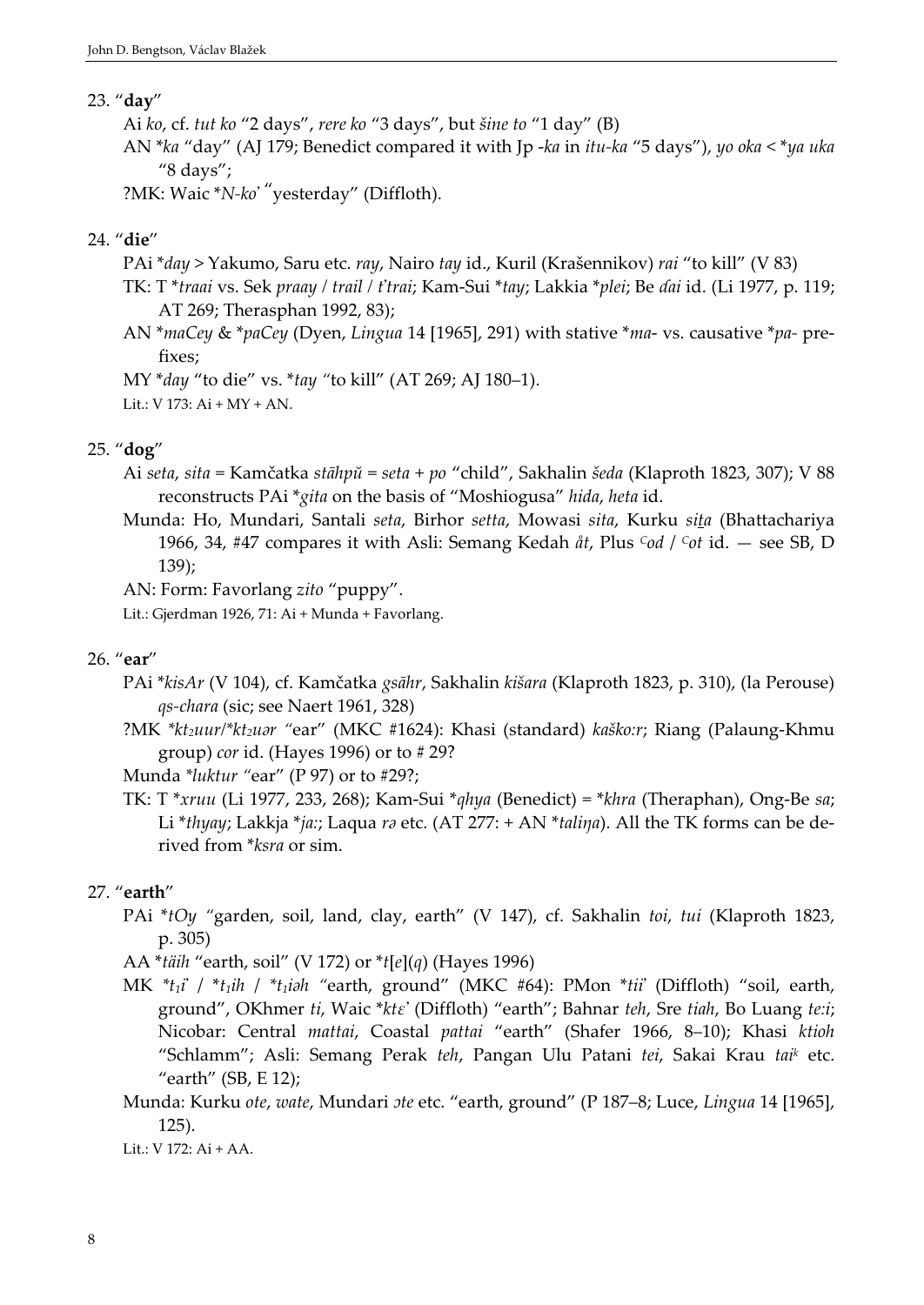#### 28. "earth"

- Ai (la Perouse) tanina "… autre nom quils donnent cette terre" (Naert 1961, 333: \*ta(a)ni na "here")
- MK: SBahnar \*tne:h "earth", NBahnar \*ta'neh "earth, dirt" (Sidwell 1998, #718 reconstructs PBahnar \*taneh ~ \*tah with possible -an-infix; in this case it would belong to the preceding entry); ?Mon tanah "surface" (Efimov 1990, p. 75; or borrowed from Cham tanŭ'h < PChamic \*tanãh ?);

 $MY * ntaa(n)$  "earth";

AN \*tanah "land" (Dempwolff) = taneq (Dyen & McFarland);

TK: T \*'din "earth"; Mak da:i, Lakkia nai (AT 277–8; AJ 183).

## 29. "earwax"

- PAi \*tur "filth, dirt" (V 149), cf. (B) kisara-turu "earwax"
- AN \*tuli' "ear-ache, deaf" (Dempwolff) = \*tuli['h] "earwax, deaf" (Dyen & McFarland);
- MK: PBahnar \*to:r "ear" (Efimov 1990, p. 70; Sidwell 1998, # 508); Kuoi khtor; Mon  $k(\Lambda)$ tow  $(w < *r)$  or to # 27?;

Munda \*luktur "ear" (P 97).

Lit.: Gjerdman 1926, 58–59: Ai + AN.

## 30. "egg" / "bird"

- PAi \* $nOk$  "egg; testicles" (V 115) = Kamčatka  $nôhk$  = Sakhalin  $nuku$  (Klaproth 1823, 305) = Kuril noki "egg", n'ok "bird's egg" (Naert 1962a, p. 218: Ai > Nivx ŋóik "egg" or Nivkh > Ai after V 161–62)
- Asli: Semang (Juru) maku, (Ulu Selama) makau etc. "egg" (SB, E 34);
- AN \*manuk "fowl, bird" (Dempwolff);
- TK: Thai \*nok, but Divi rok; Sui Mak nok, Kam mok; Lakkia mlok; Ong-Be nok, noak, Laqua nuk "bird";

MY: Yao  $n^2$ , but Pateng hmu (AT 234); Miao  $n^2$  > Hmong nong id. (Haudricourt).

## 31. "evening"

- Ai onuman (B) = Kamčatka ōhnūmă, Sakhalin unumani (Klaproth 1823, 304); V 118 reconstructs \*nuuman "yesterday" vs. \*onuuman "evening"
- TK: Kam-Sui \*'ńam id. (Li, Lingua 14 [1965], 170–71; AT 265: < \*'ŋam, cf. T \*γam "evening, night" — see Li 1977, 214, 216);

?MY  $*hm[a:]\eta$  "night" (Peiros);

?MK \*ma(a)η "night, evening" (MKC #638): PBahnar \*man id. (Efimov 1990, 116 & Sidwell 1998, # 212).

## 32. "eye"

PAi \*sik (V 137), cf. Kamčatka sik, Sakhalin šigi (Klaproth 1823, 304), (la Perouse) chy [ših] Nihali jiki: (Shafer 1940, 355), cf. jiki-kapri "eye-brow" vs. Ainu sik-kap "eyelid"; ?Munda: Santali jhiki miki "splendid, glitter" (Pinnow, OLZ 61 [1966], 493); MK \*[c][*uua*]' "to see" (MKC #45): ?SBahnar \*sh^: "to see" (Efimov 1990, 126).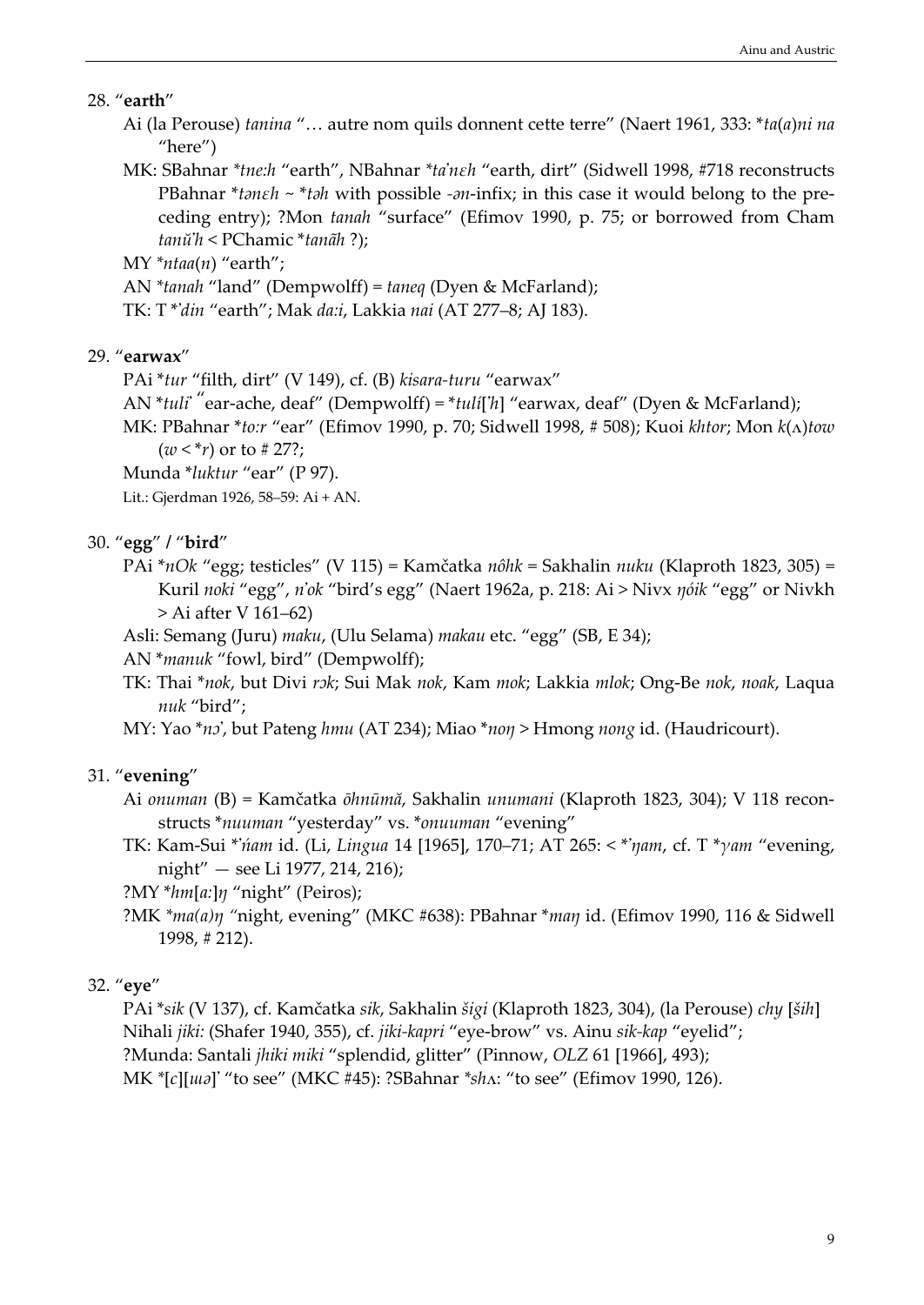## 33. "eye" / "eyebrow"

Ai kerup "eyes" (B)

AN \*piLek "eyebrow", cf. Mantauran Rukai keLepe, Maga Rukai s-kirp (Dyen 1990, 227). On the other hand Gjerdman 1926, 44 compares Ai kerup with Pol: Puamotu karu "pupil of the eyes", Maori karu "eyes".

## 34. "eye" / "eyebrow"

- PAi \*rAr "eyebrow" (V 130), cf. (B) rara-numa, ran-numa "eyebrow" where numa "hair" indicates the meaning "eye" for the first component; the form tara recorded by la Perouse (see Naert 1961, 326) allows the reconstruction of PAi \*d- (cf. V 16)
- TK: T \*traa "eye" (Li 1977, 119), Kam-Sui \*thla, but Sek praa, Liuchou pia, Sui Mak da, Then 'da, Lakkia \*pla, Ong-Be ɗa, Li \*ja, Laqua te, Lati mću id. (AT 283–84; Theraphan 1992, 81);
- AN \*maCa "eye" (Dyen, Lingua 14 [1965], 291–292);
- MY: Miao \*maay, Yao \*muai / \*mu[t]- id. (AT 283-84);
- Munda: Kurku *met*, Ho *med*, Kharia *mo'd* etc. id. (P 126);
- MK \*mat "eye" (MKC #1045): Mon mat id.; PBahnar \*mat "eye, face" (Sidwell 1998, #243); PKatuic \*mat (Peyros); VM \*măt; Khmer \*mat "mouth"; Khasi khymat; Nicobar: Car elmat etc. (P 126; Schmidt 1906, 86, 110, 144; Efimov 1990, 105–06; AT 283; AJ 186: + OJp me "eye"); Asli: Semang (Kenering) met, (Perak) mat, Tembi maat etc. id. (SB, E 83). The correspondence of Ainu r-/t- vs. T \*tr- / \*pr- // AN \*maC- also occurs in #24 "die".

## 35. "finger" / "hand"

- PAi \*askE "hand", \*askE-pEt "finger", \*aski / \*asik "five" (V 81, 125), cf. (de Angelis) axichineppù "5" = (von Strahlenberg) axiquineppu "5" (Naert 1962, 126)
- AN: Form: Puyuma ski<sup>()</sup> "claw, fingernail" (Ting 1978, 358); '
- MK \*sii['] "hand, arm" (MKC #244): ?VM \*săj (Sokolovskaja 1978, 171) = \*si: (Ferlus) > Muong thay, VN tay "hand, arm", cf. also Thavung sii "hand, arm" (Hayes 1996); ?Munda: Sora s'i:-n "hand" (Hayes 1996), Pareng si: id.(see MKC #244).

## 36. "fingernail"

- PAi \*(H)am (V 78, 94) "finger or toe nails, claws", cf. Kamčatka āhm, Sakhalin ami "fingernail" (Klaproth 1823, 310)
- MK: Waic \*mhem / \*hmem "fingernail" (Diffloth);
- AN: Form: Common Puyuma hamay "fingernail" (Ting 1978, 358).

## 37. "fire"

- PAi \*apE < \*apOy id. (V 79), cf. Kamčatka āpěh, Hokkaido abe, ambe (Klaproth 1823, 305), Kuril aboi "hearth" (Gjerdman 1926, 41–42)
- Nihali āpo "fire" (Shafer 1940, 355);
- AN  $x_1$ <sub>apuy</sub> (Dyen, Lingua 14 [1965], 301);
- TK: S-CT \*way < \*bway < \*(a)puy, NT \*vii < \*bwi; Kam-Sui \*pwai id. (Li 1977, 79, 286; Thurgood 1988, 212; AT 290; AJ 192–93: plus OJp  $Fi < *Fu$ ;
- MY: Ke-cheng fwi "ash", Kao-p'o fi, Kao-ťung ha Yao-lu fui, Thailand Yao whi (Chang, BIHP 44 [1972], 600);
- MK: Khasi dpey "hearth, ashes"; Pear puy "tinder" (Hayes 1996).
- Lit.: Gjerdman 1926, 41–42 & V 163: Ai + AN.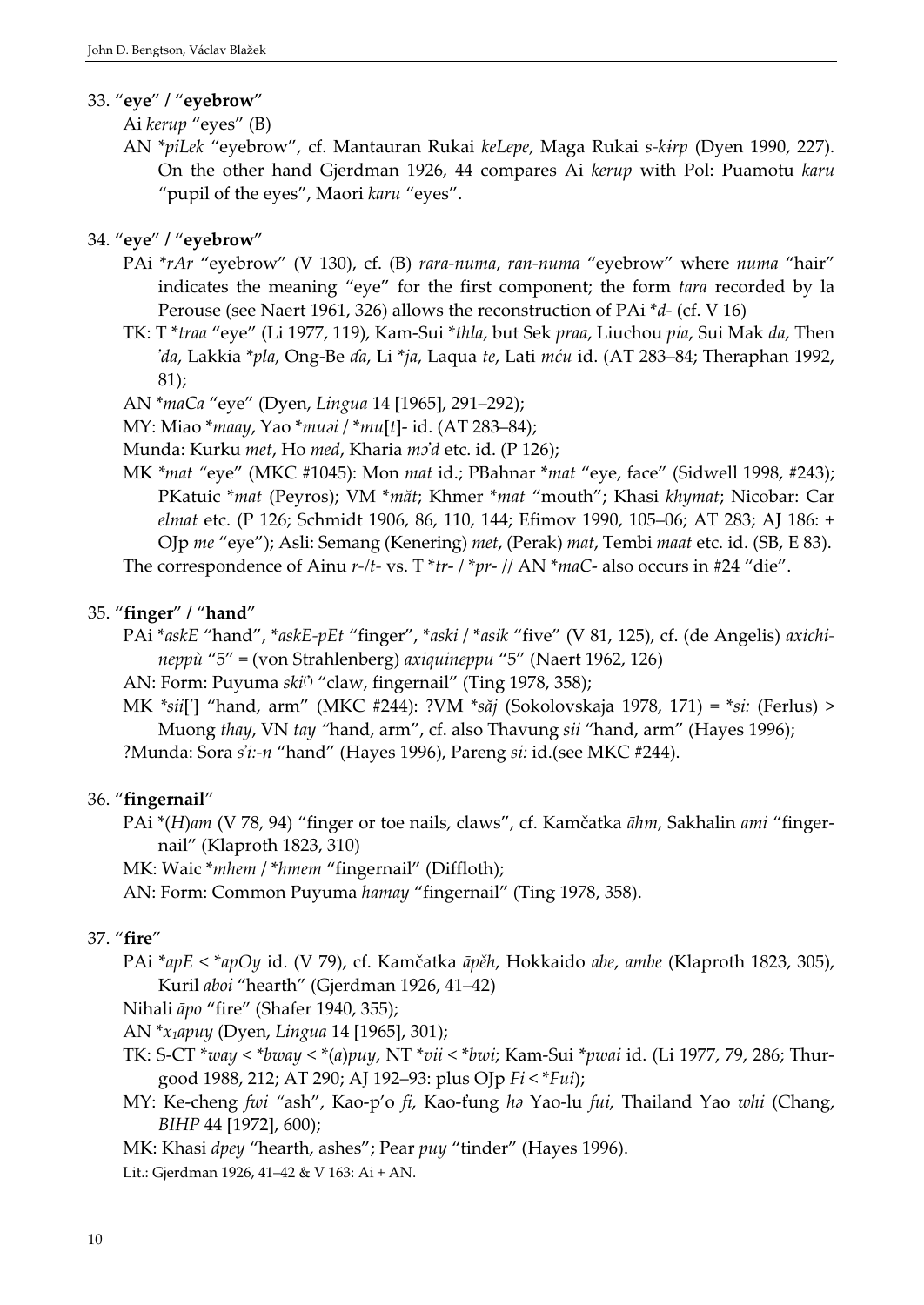#### 38. "flesh"

PAi \*kam "flesh, meat" (V 99), cf. Kamčatka kām (Klaproth 1823, 306) AN \*qaiam "animal; meat" (Dyen); TK: Li \*xaam id. > White Sand Loi kham, Shaved Head gom etc. (AT 293); ?MK \*[h]yam "game, meat" (MKC #1382a: MK+AN+TK); ?Nihali  $k\bar{a}v$  "flesh" (the difference  $v/m$  cf. Romani nav vs. Old Indic nāma "name"?).

## 39. "fly / mosquito"

PAi \*mOs "a fly" (V 111) MK  $*mu(u)ys$  /  $*mu[s]$  "mosquito, gnat" (MKC #1496).

### 40. "go" / "come"

PAi  $*_{pay-i}$  (pl.) "to go" (V 124)

TK: T \**pai*, Kam-Sui \**pa:i*, Lakkja \**pai*, Be *foi* "to go" (Theraphan 1992, 83);

- Munda: Gutob pe, pi, pin "to come", ? Parei of Viza-Gapatam vA:ji id.; cf. Nihali pi:ja: (P 151);
- ?MK: Bolowen buth, Alak bxh "to come" (SB, C 221); Kui pa' "to go, come" (Prasert); ?Asli: Semang Plus peh, Sakai Tanjong bai, bej "to come" (SB, C 221).

#### 41. "hair"

PAi \*numa "hair", cf. (de Angelis) xapa-numa "capelli della testa" (Naert 1962, 128)

TK: Li \*nom "head hair"; ?Laqua ðam id. (AT 307);

MK: PBahnar \*'apu:m "hair bun" (Sidwell 1998, #565); Katuic \*pum / \*pa-pum[a/o]m "to tie hair" (Peyros 1994, #579) and / or Khmer lóm "hair of body / of animal" (Hayes 1996);

## 42. "hair" / "head"

- Ai sapa "head" (V 134, 123 reconstructs two synonyms \*sa & \*pa "head"); cf. yet Sakhalin šaba (Klaproth 1823, 308), (la Perouse) chapa "les cheveux" (Naert 1961, p. 328)
- MK: Bahnar sok sop "body hair", Chrau chop măt "eyelash" (Hayes 1996; Sidwell 1996 ms. prefers to compare the Bahnar word with Ai \*EtOp "hair" reconstructed in V 86, which is perhaps better comparable with SBahnar  $*ti(i)p / *tiap$  "facial hair" in reconstruction of Sidwell in MKC #A104);

?AN  $d'$ [aə](m)but (Dempwolff) =  $\dot{z}$ [ae](m)but (Lopez) "hair", cf. AT 307.

#### 43. "hand" / "arm"

PAi \*te(-)k (V 143), cf. Kamčatka dēk, Sakhalin tegi (Klaproth 1823, 307), (la Perouse) tay "l'avant-bras" (Naert 1961, 329)

Munda \*ti' (P 84);

- MK  $*_{t_1}i_1i'$  "hand, arm" (MKC #66; Shorto 1976, 1062) > Waic  $*_{te}$ ' (Diffloth); PBahnar  $*_{ti}$ : (Efimov 1990, 140; Sidwell 1998, #264); Palaung tii, tai, tae; Khmer τai; PMon \*toa; Nicobar: Car el-ti:, Nancowry táj; Asli: Tembi tik<sup>n</sup>, tin, Sakai Tanjong tiik, Besisi tiih etc. "hand" (SB, H 15);
- ? AN: Form: Favorlang tea "arm".
- Lit.: Gjerdman 1926, 72–3: Ai + AU + Favorlang; V 171: Ai + MK. Matsumoto 1928, #1 compared the AA data with Jp ta, te.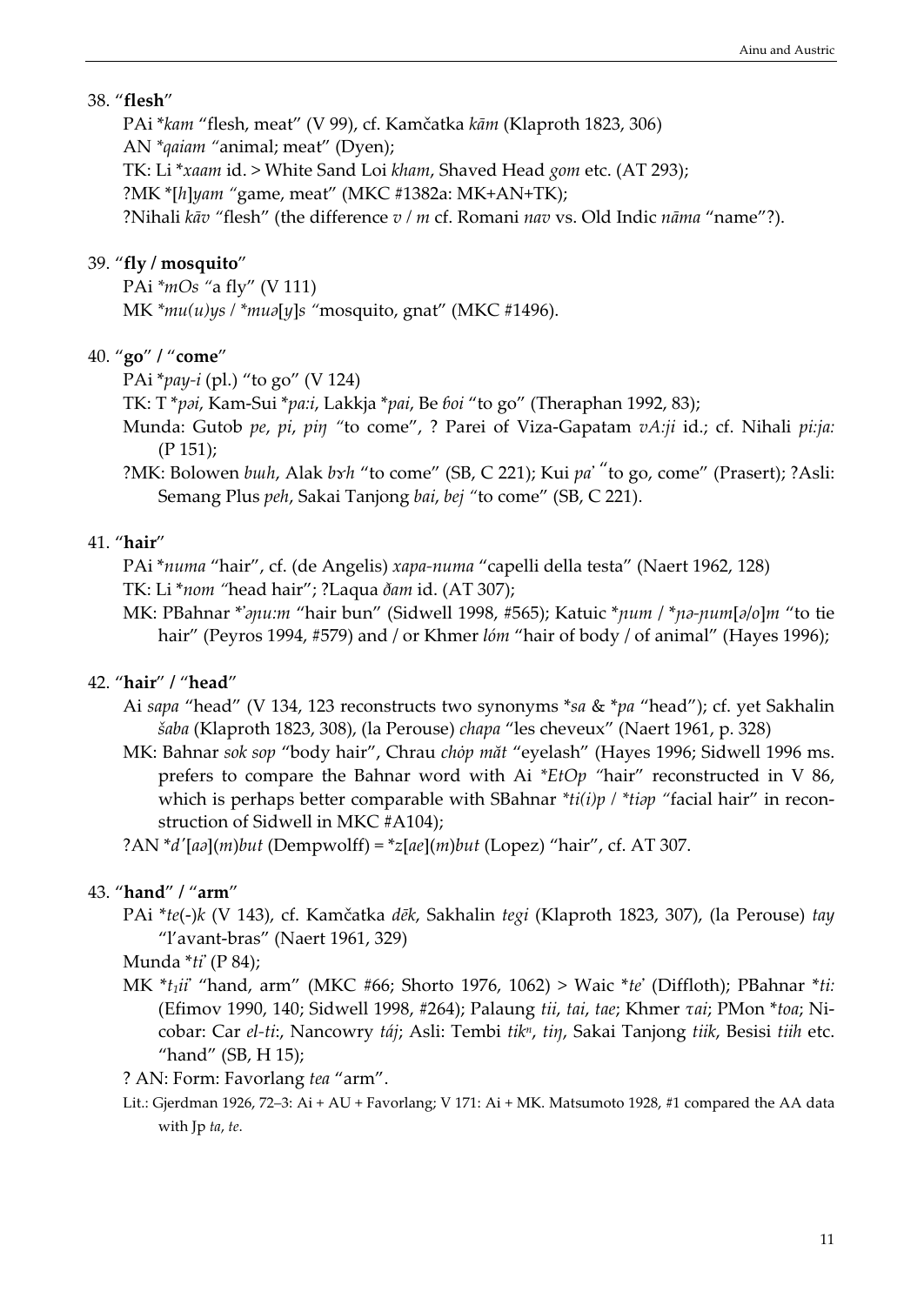#### 44. "hand" / "five"

PAi \*mon "hand" (V 110–1), also "labor, work" (Piłsudski 1912 — Majewicz 1986, p. 305) Munda \*monloi "5" > Kurku mono(i), Parei monloi, Muwasi maneiku etc. (P 177);

- MK \*[]ma' "right-hand" (MKC #135): NBahnar \*'maa, SBahnar \*maa "right (hand)" (Efimov 1990, 116) < PBahnar \*'ma: related with Car Nicobar lahama "right"; S-WThai \*xwa "right side" (Sidwell 1998, #21);
- TK: S-CThai \*mii "hand" < \*mya < \*(-i)ma; Kam-Sui \*myaa id., SKelao mle "hand" : mlen "5" (cf. Munda)  $\langle *mla(n) \rangle \langle *mla(n);$  Laqua ma "5"; Gelao mau "hand" : bu "5", Gao mpau : mpu id.;
- AN \*lima "five" / "hand", cf. Form: Rukai \*ḷima "5" : \*alima "hand" (AT 309; AJ 206; Schmidt 1906, 143: AN+MK).

## 45. "head"

Ai (B) pa / pake (V 123: \*pa), cf. Kamčatka gpa (Klaproth 1823, 308)

MK \*[b]uuk "head" (MKC #361): PBahnar \*bo:k id.; Katuic \*mbo "cheek; brain" (Efimov 1990, 104; Sidwell 1998, #480 also adds PCham \*'bō' "face" which can be a MK loanword);

Munda \*bəkəp / \*bəkək / \*bəp / \*bək < \*bək(bək) "head" (P 112);

AN \*bu'uk (Dempwolff) = \*Buhek (Prentice 1974).

## 46. "heart" / "chest" / "body"

Ai ok "heart; feelings"

MK: Pear yok "breast"; Katuic: Pacoh oq "stomach" (Hayes 1996);

AN \*awak "body" (Stresemann; cf. AT 249);

?TK: T \* $\partial k$  / \* $ik$  "chest", var. \* $\partial k$  / \* $uk$  "chest, breast, heart" (Peyros 1998, 86 sees here a borrowing from Middle Chinese 's "chest").

## 47. "husband / man"

PAi \*hOku "husband" (V 93) AN \*'uγaŋ (Dempwolff) = \*huRaN (Lopez) "man" (Wurm & Wilson 1975, 126).

## 48. "ice" / "freeze"

Ai kon-ru "ice" :  $ru(p/h)$  "ice" (H 231; V 83 reconstructs  $*du-p$ ) Asli: Semang Juru gun "cold" (SB, C 203); TK: T \**xon* / \*[ $\gamma$ ]*on* (Siam) / \**xun* (Lao) "to coagulate / freeze" (AT 254).

## 49. "knee" / "foot"

- PAi \*kOkka "knee" (V 105), cf. Kamčatka kōhkăh, Sakhalin koka šaba (šaba "head") (Klaproth 1823, 308)
- MK: Palaungic: Danaw ko' "foot, leg"; VM: Ruc takòk "foot of a tree" (Hayes 1996); or MK  $*k'$  $(0)$ <sup>m</sup> "knee" (MKC #486), if the Ainu word is a compound;
- TK: T \*kok "foot (of tree, hill)"; Lati ton kho, Li khok, Ong-Be kok "knee" (AT 296);
- AN: Form: Rukai \*kukuq / \*ququq "foot, base, origin" etc. (AT 296). Blust, Oceanic Linguistics 19 [1980], 96, # 233 reconstructs Rukai \*koko "leg" in relation with AN \*kukud "shank or hoof of animals".

Lit.: Gjerdman 1926, 53 compared the Ai "knee" with Tagalog koko "elbow" and Stieng kuktang "knee".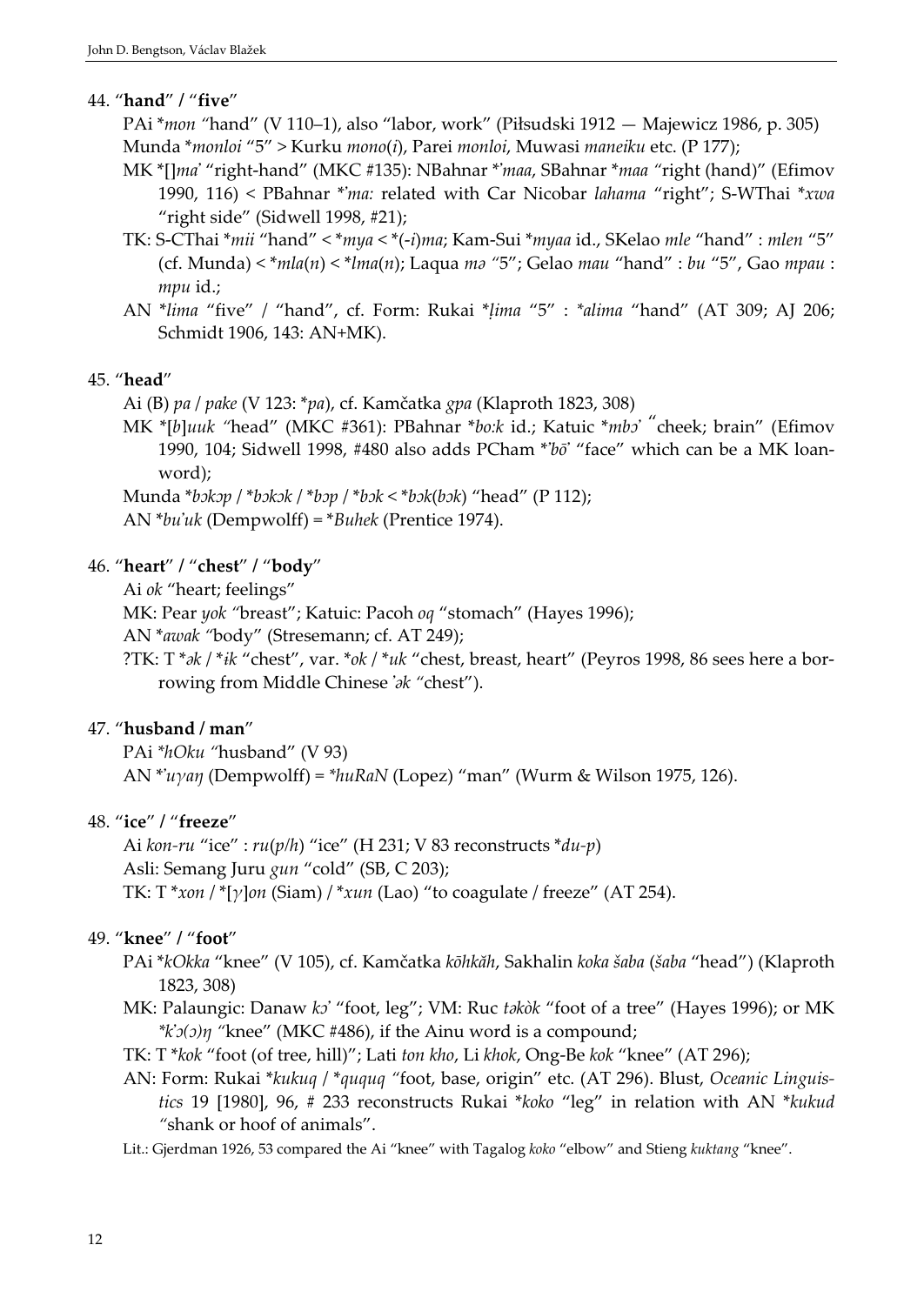#### 50. "lake" / "deep water"

PAi \*tOO "lake, puddle of water" (V 146), cf. topo "pool, puddle" (B)  $MY^*(n)$ to "deep"; AN: Form: Favorlang to (Gjerdman 1926, 57: Ai + Jav of Krama tojå) and / or Hesp \*tubi "water depth", cf. Tagalog tubig "water" (AJ 179); ?MK  $*$ *nt<sub>1</sub>uu'* "(water) hole, well" (MKC #85).

## 51. "lungs"

Ai Kamčatka bāgăk (Klaproth 1823, 309) AN \*baRaq id. (Blust 1973); ?Munda: Sora bara id. (Hayes 1996).

#### 52. "man"

- PAi \*kur "man, person" (V 107), cf. Kamčatka kūr "Mensch" = Sakhalin guru (Klaproth 1823, 309), Kuril kor-gur (redupl.?) "husband" (Rahder, Orbis 10 [1961], 204–05 compares the Ainu forms with OJp koro, kori, Ryukyu koro "man" and with the AA forms quoted below)
- Munda: Mowasi koro, pl. korku, Mundari hoRo etc. "man" (P 153–4; Bhattacharya, Anthropos 65 [1970], 449);
- ?MK: ?Khmer kur "Bahnar of Srê"; Asli: Besisi Sep. kur "numerative for men", mui kur mah "a single man" (SB, M 23).

#### 53. "man"

PAi \*aynu "man" (V 82) AN \*waNay (Blust) = \* $\gamma$ anay (Stresemann) "man" (Wurm & Wilson 1975, 126).

#### 54. "mountain"

- Ai kuru "hill, mountain" (Tailleur, Språkliga Bidrag 4/16 [1961], 144) and / or PAi \*gur id. (V 90) > (B) huru & furu, Kuril (Voznesenskii) gur, Saru, Yakumo hur(-u) (but cf. # 55) AN: Oc  $*kor(a, o)$  (Grace 1969) =  $*gor(a, o)$  (Milke 1968);
- MK: Alak gor, Kaseng gòr "mountain" (Matsumoto 1928, 58: MK + Jp ikuri "récif, roche marine", (dial.) kura "roche, amas des pierre").

#### 55. "mountain" / "hill" / "forest"

- PAi \*nupuri "mountain" (V 118: < OJp nobor-i "to climb" ?), cf. (Sakhalin) (no)buri (Klaproth 1823, 304)
- AN: ?Form: Favorlang furun and / or AN \*bulud "mountain" (Dempwolff 1925, see Gjerdman 1926, 43: Ai furu / huru + AN + AU);

Munda \*biru "hill" (P 141, 278);

MK \*bruu' (MKC #182): Bolowen bru, Sue brŭ, Kuoi barou "mountain", Waic \*bre' "forest, outside, sky, weather" (Diffloth), PBahnar \*bari: "forest, wild"; Khmer \*bray "forest"; Pear phri: "jungle"; PKatuic \*'baru: "mountain" etc. (Efimov 1990, 105; Sidwell 1998, #261).

#### 56. "mountain peak" / "summit"

- Ai tokon "small mountain peak", tokse "little hill, a rise in a plain" (B) > Jp tuka "hillock, tumulus, mound"
- AN \*tuktuk "summit" (AJ 222).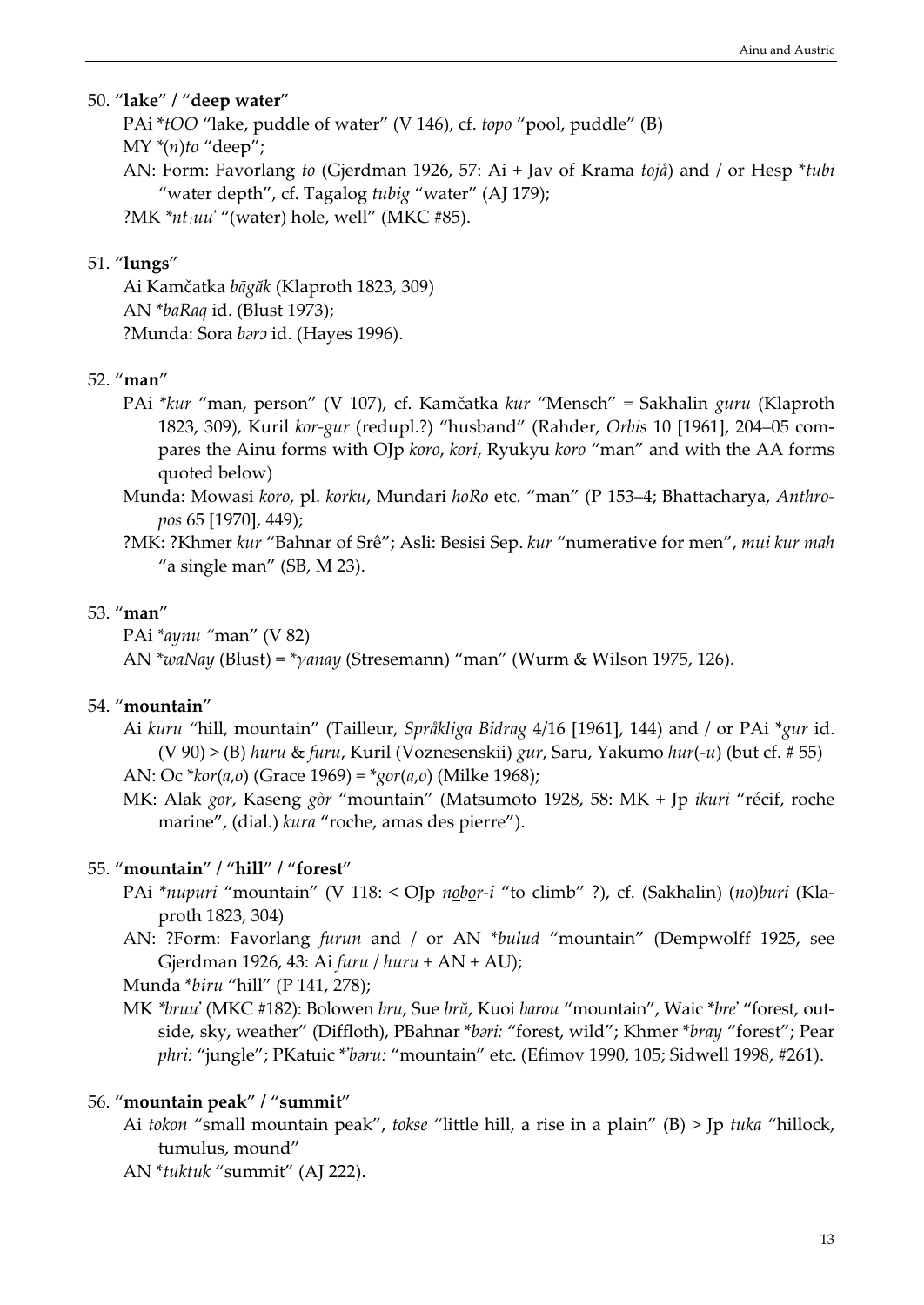#### 57. "mountains" / "tree"

Ai kaja "pays montagneux, montagnes" (Tailleur 1968, 274)

- AN \*kaju' (Dempwolff) = \*káS<sub>2</sub>iu'e (Dyen & McFarland) "tree", cf. OJp kë < \*kai (AJ 256);
- MK: Palaung-Wa: Umpai, Bo Luang, Mape khe "wood" : kho "tree" (Shafer 1966, 38); VM \*kuy "firewood" (Thompson 1976, 1173). Shorto & Sidwell reconstruct MK \*jhoo'/ \*jhaa'/\*jhee' "tree, wood" (MKC #254).

## 58. "mouth" / "jaws" / "lips"

- PAi \*not (V 116), cf. not "mouthful", not(u) "jaws", notakam "cheeks", nota "face", notkiri "chin", notkeu "jaws", noči "mouth, jaws" (B) and (la Perouse) notame kann "les joues" (Naert 1961, 327)
- AN \* $\eta u[t]u'$  "lips" (Dempwolff) = \* $\eta u(ts)u$  (Biggs 1965), cf. Form \* $\eta u dz u i$  "mouth";
- MY \*ndzuj "mouth" (AT 340);
- MK  $*_{t_1n_1}$ sh "mouth" (MKC #2020) and / or Asli: Pangan Ulu Aring těnöyt, Orang Hutan (Johor) snut, (Indau) nut, Sakai Ulu Tembeling kě-nut etc. "mouth" (SB, M 203). Shorto & Sidwell reconstruct MK  $*_t_1$ at "mouth" (MKC #1001).

## 59. "mouth" / "lips"

PAi \*prAA "mouth" (V 128), cf. (B) para, paro & čaro (Vovin 1989, 19: p- / č- < \*pr-), cf. Sakhalin paru : Kamčatka čār, zar (Klaproth 1823, 310)

AN: Form: Atayal \*padahum "lips", cf. Squliq prahum (Li 1981, 287).

## 60. "name"

PAi \*dEE "name" (V 83), cf. Bihoro re, Raichiska ree, Kuril (Voznesenskij) rie, Nairo tee etc.

AN \*[']ag'an (Dempwolff) = \*(n)aran (Capell) = \*qaZan (Pawley) "name" (see Wurm & Wilson 1975, 135);

TK: Kam-Sui \*'daan "name" (AT 343).

Note: The lost of the final nasal also appears in ## 59, 60, 63, 66, 69.

## 61. "nape" / "back"

PAi \*Ok "nape, back of the neck" (V 120) MK: Nicobar: Car uk "back", uk alaha "skin" (Das).

## 62. "neck" / "back"

- PAi \*de[-]kut "neck" (V 83), cf. Nairo tekuh id. vs. (B) rekutkoni "croup", rekutumbe "necklace, yoke", (la Perouse) tchikot-ampé (Naert 1961, 337), rekuči "throat", Kamčatka rēkŭt, Sakhalin reguzy "neck" (Klaproth 1823, 307)
- MK: Nicobar: Car likun "neck, nape" (Das); Asli: Semang (Begbie), Orang Benua not, Pangan Ulu Aring  $\eta ud$  "neck" etc. (SB, N 23; Shorto & Sidwell reconstruct  $*_{\xi} \eta ut/n$ ); Riang (White Striped) *sʻxkɔt "*nape of neck" (Luce 1965, 106), Nyakur *kʻɔ*:-*khút "*neck";

AN \*likuḍ (Dempwolff) = \*likúDe (Dyen & McFarland) "neck" (AT 224).

Lit.: Sidwell 1998a, 36: Ai + Nyakur.

## 63. "nose"

- PAi \*Etu (V 86), cf. (la Perouse) etou (Naert 1961, 327), Kamčatka āhdūm, Sakhalin idu (Klaproth 1823, 310)
- TK: T \*'dan (Li 1977, 108, 110), Kam-Sui \*'nan; Lakkia nan; Laqua tan; Ong-Be lan, zon < \*'doŋ (AT 345);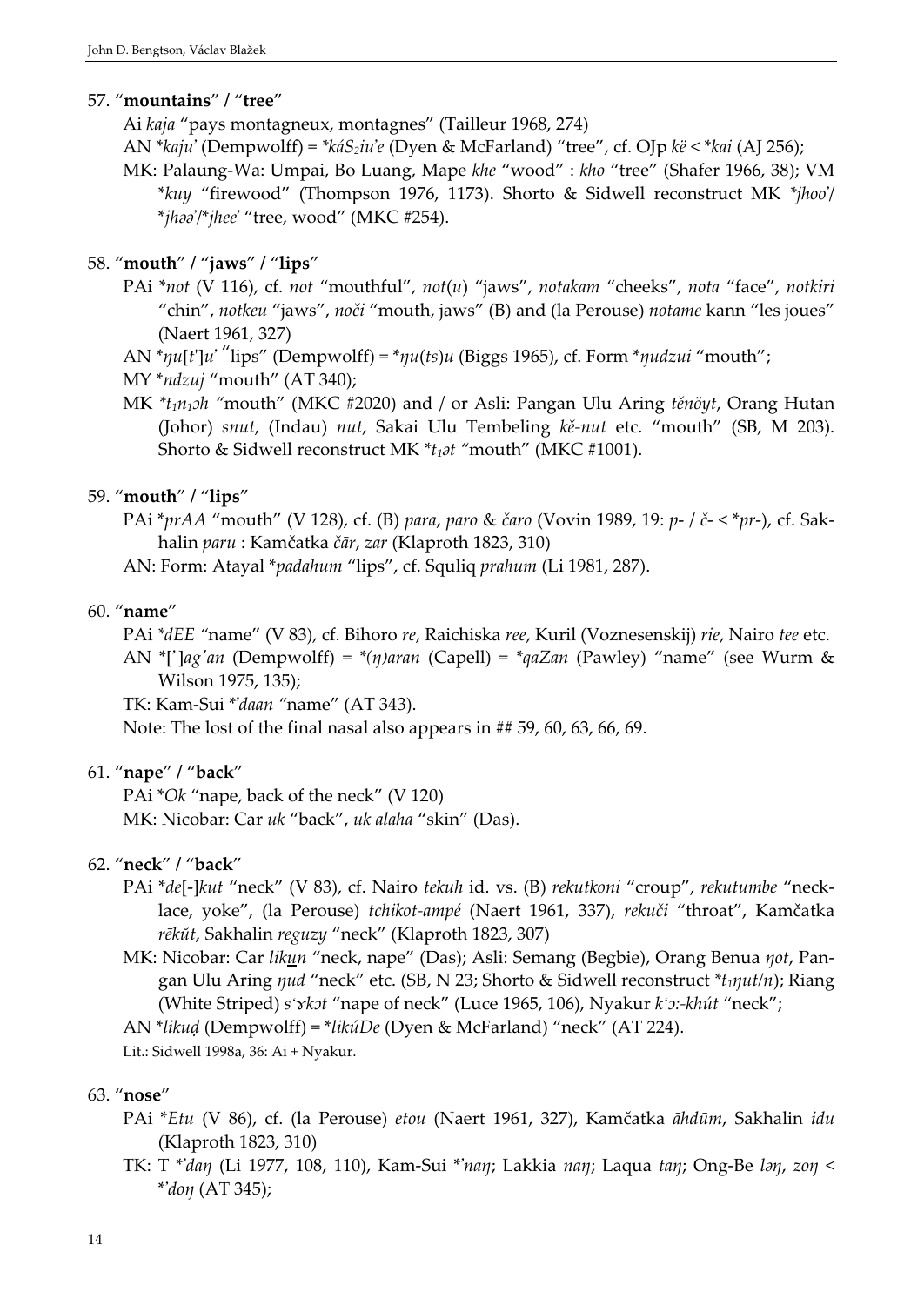AN \*ig'un / ug'un (Dempwolff) = \* $q_2$ ijún (Dyen & McFarland); ?MK: U tì "nose". Lit.: Gjerdman 1926, 43 & V 163: Ai + AN; Sidwell 1998a, 36: Ai + U.

#### 64. "oil"

PAi \*sum "oil" (V 141) MK: Asli: Central Senoi sěnûm, Orang Tanjong sinum id. (SB, O 11); Munda: Santali sunum "oil"; ?AN: Pol  $*sinu$  "oil, grease" (Bruce, Walsh & Waqa). The final  $-m$  could be lost regularly, cf. Pol  $*inv$  /  $*unu$  "to drink" < AN  $*inum$  (Dyen); Lit.: Hayes 1996, #90: Ai + Santali + Asli.

#### 65. "otter / squirrel"

PAi \*rakkO "sea otter" (V 130), cf. Kamčatka riakko, Sakhalin raku (Klaproth 1823, 312)

MK \*prook "squirrel" (MKC #412): Katuic \*para:k / \*para:'; SBahnar pro:' < PBahnar \*paro:k (Sidwell 1998, #387); Khmer kampruk; Rear phro:k; Sakai prōk<sup>n</sup>; VM \*pro:k (Ferlus) > VN sóc "squirrel" (Efimov 1990, 111); cf. PCham \*prōk id. which is apparently of MK origin; similarly Lao-Ahom \*rook < MK (see MKC #412).

TK: ?T \*naak "otter"; Li: Loi teak, SLi na' id. (AT 348).

#### 66. "palm of hand / five"

- Ai para "palm of hand" (Patrie 1982, 16, 72), cf. para-tek(e) "hands" (B), Kuril (Torii) paruteki "hand" (H 11)
- MY \*pra "five" (AT 350), cf. Ke-cheng prai, Kao-p'o pla, Yao-lu pja, Thailand Yao pyaa (Chang, BIHP 44 [1972], 595);
- MK \*p[ɗ]am "five" (MKC #1363): PKhmer \*pram, SBahnar \*pram, NBahnar \*ba'dam < PBahnar \*po'dam; VM \*'dam (Thompson) = \*dam "five" (Efimov 1990, 117; Sidwell 1998, #183).

## 67. "rain"

Ai weni "fine rain", wen-kuriki "a rain cloud", wene "watery" (B) TK: Kam-Sui  $*xwin'$  to rain" (Thurgood 1988, 215); T $*fon$  "rain";  $MY*(m)$ *pwon* "snow; cloud" (AT 360–61).

## 68. "river"

PAi \*nay "stream, river", cf. (B) na "water", (la Perouse) naye "river" (Naert 1961, 341)

TK: Kam-Sui \*'nya "river" (AJ 161), Be ŋa "id.; bay, port", Li già "river" (Solnit 1988, 229), PLakkja \*ts-Nia id. (Theraphan 1992, 66, 87);

?MK: WBahnar \*banaj "river" (Jacq & Sidwell 2000, #174).

Note: Patrie (1982: 101) compared Ai nai "river" with Korean nai id. It looks quite convincingly, but the Korean word is derived from Middle Korean naih, originating from Old Korean \*narix (Ki-Moon 1976, 80). It means the Ainu and Korean words are compatible only in the case that the Ainu form is borrowed from late Korean.

#### 69. "road"

PAi \*truu > Yakumo, Saru etc. ru, Raichiska ruu, Nairo tuu, (Dobrotvorskij) tru & ru, Kuril (Voznesenskij) tojru & tru etc. (V 147)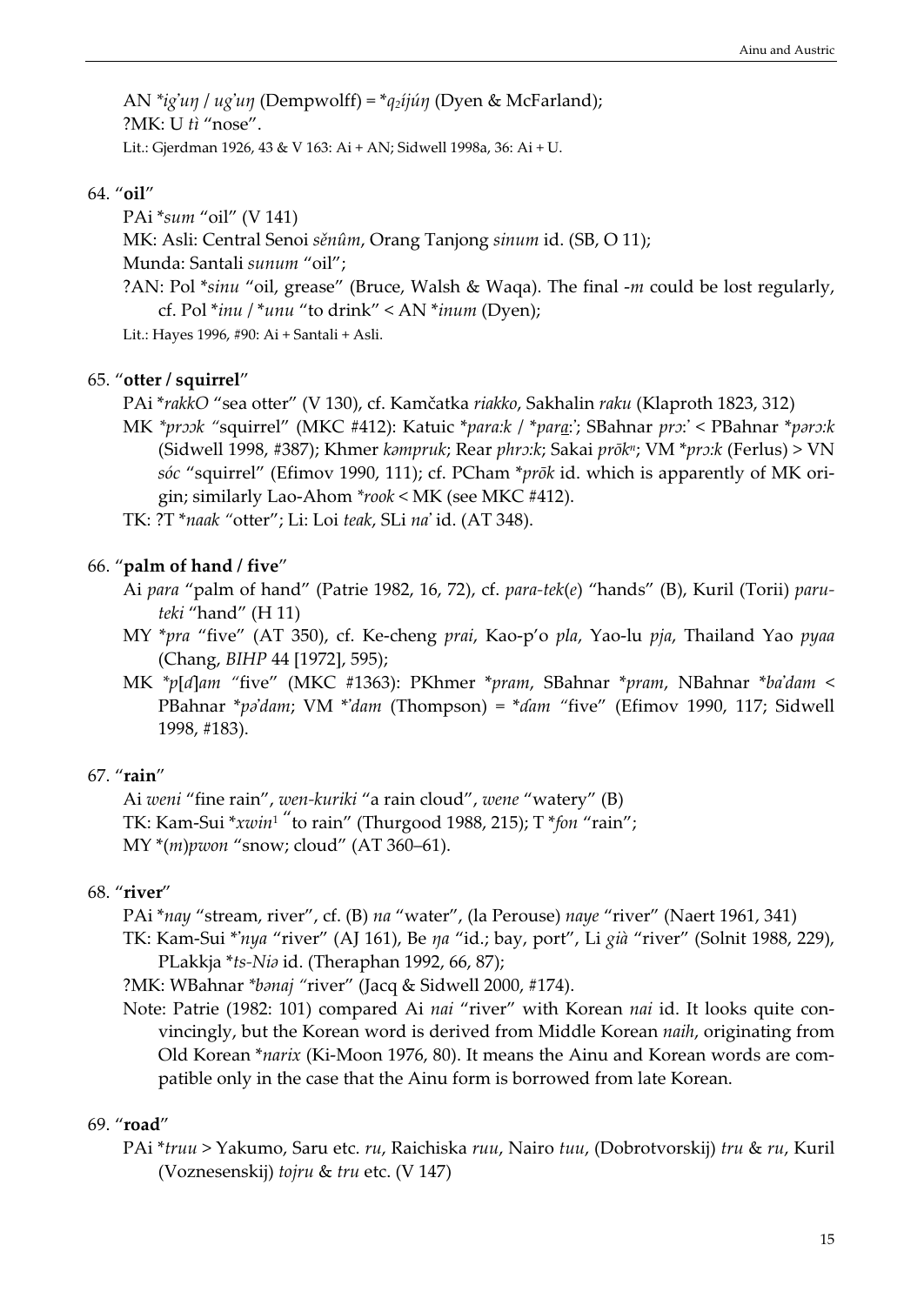MK \*truun / \*truan "path, road" (MKC #698): PMon \*traw "way, road" (Diffloth 1984, 126), Khmer phlo:v (Shorto 1971, 175) and / or SBahnar  $*$ tro: $\eta$  id. (Efimov 1990, 128) < PBahnar \*taro:n ~ \*taru:n "road, path" (Sidwell 1998, #412; he adds Mon glon "road" < PMon \*glɔɔŋ (Diffloth 1984, p. 123); VN đu'o'ng "road" < MK \*rdi(a)η by MKC #590, and without any comments Sino-Tibetan \*rōn "road", maybe of substratal, i.e. of MK origin?).

The zero reflex of  $*$ - $\eta$  in Ainu has analogy in the entry "nose".

## 70. "root" / "tendon"

PAi \*rit "root", cf. Kuril (Voznesenskij) ryt "tendons" (V 132)

AN \*'uγat (Dempwolff) =  $^*uR_2at$  (Biggs) = PPhil  $^*uR_2aC$  (Zorc & Charles) "sinew, vein";

Munda \*rεhεd "root": Santali rεhε'd, Mundari redʔ "root" (P 156; Luce 1965, 124);

MK \*ris/\*rias/\*ras/\*r'ias "root" (MKC #1927): Waic \*res "root" (Diffloth); Khmer ris; Mon ruih; PKatuic \*riejh (Peyros); Bahnar rah, Sre rias, Stieng riěh etc. < PBahnar \*riah (Sidwell 1998, #332); VM \*re:lh; Nicobar: Nancowry 'ãl, Central yiah; ? Asli: Semang of North Perak yaes etc. id. (SB, R 173; Shafer 1966, 25–26).

Lit.: V 169–70: Ai + MK.

## 71. "skin"

PAi \*kAp "skin, fur" (V 99), cf. (B) kapu "skin, bark", Sakhalin kapu "Haut" (Klaproth 1823,  $307$ ) > (or < ?) OJp kaFa "skin, hide / fur"

AN: SForm \*kaba > Kanakanabu káva "skin", Paiwan kava "(skins-)clothing" (AJ 242);

MK: Stieng kup, kuo:p "skin, bark"; Asli: Sakai (Sungai Raya) tšě-kop "bark", (C) "skin", Jakun tšun-kop "skin" (SB, S 234).

Lit.: V 168: Ai + MK.

## 72. "skin" / "hair" / "head"

PAi \*ur "fur coat, skin, hair of body" (V 152) Munda: Mundari u:r "skin", Santali, Ho ur (P 366); MK \*huur "skin" (MKC #1687).

## 73. "soul" / "heart" / "breast"

PAi \*rAm "soul, heart, mind, feelings, think" (V 130), cf. (la Perouse) tchame "le devant et le haut de la poitrine" (Naert 1961, 330)

- MK: Waic \*rmhom "heart, mind" > Kawa hrom etc. (Diffloth), SBahnar \*pará:m "entrails" (Efimov 1990, 64);
- AN \* $\gamma$ uma "breast" (Capell) = Ruma (Hayes 1996: Ai + AN) or Form: Puyuma *rami* "liver" (Ting 1978, 360).

Lit.: V 169: Ai + Waic.

## 74. "star"

PAi \*kEta id. (V 102) AN: Oc \*qata id. (Grace); MK: Khmuic: Mal quut id. (Thomas & Headley, Lingua 25 [1970], 414).

## 75. "stomach" / "heart" / "lungs" / "bladder"

PAi \*pisE "stomach" (V 126), cf. (B) pise "bladder", pišoi "belly of a fish", Kamčatka psēh "stomach", Sakhalin pši (Klaproth 1823, 309)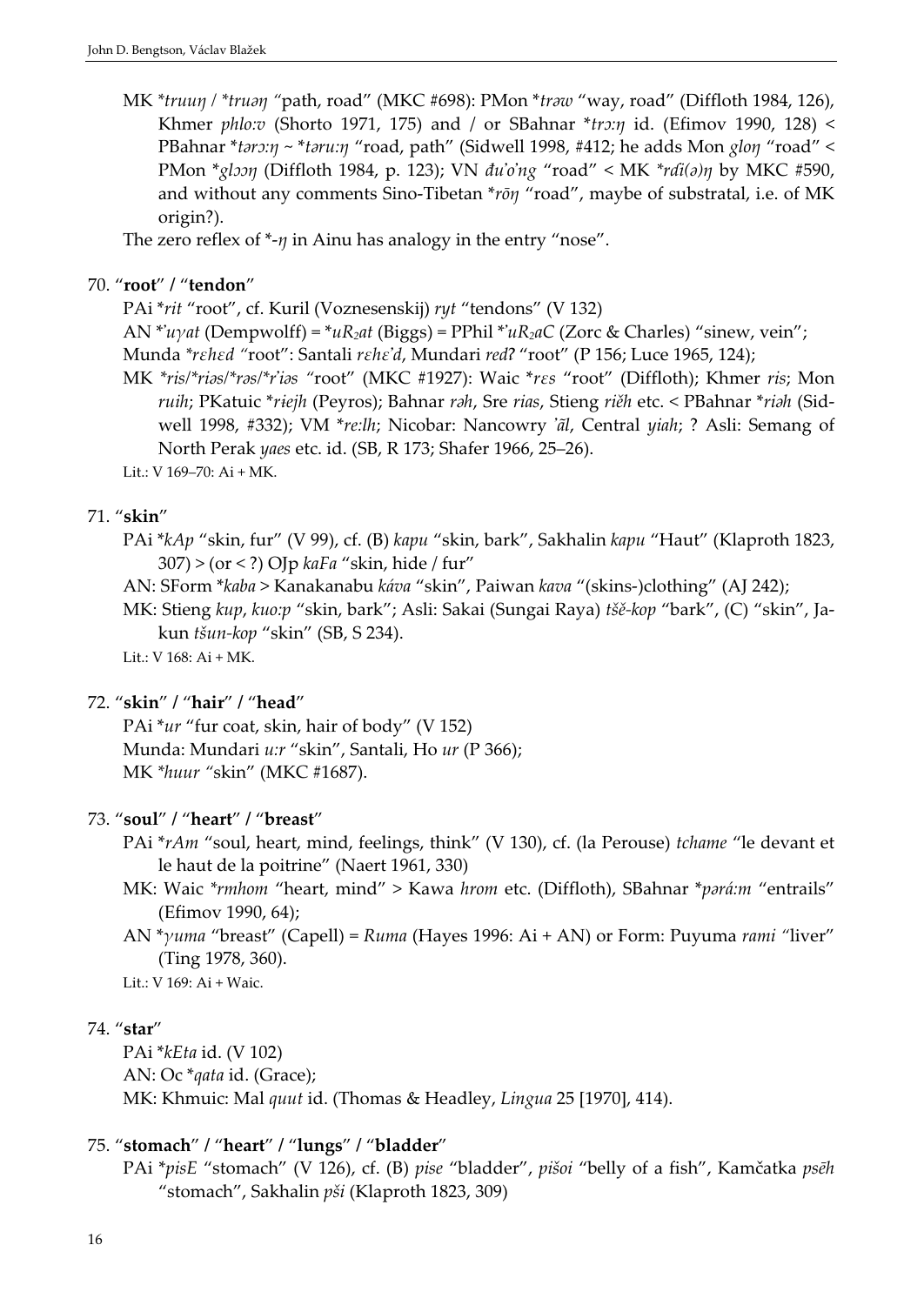TK: T\*poot "lungs" (Li 1977, 278-79);

AN \*put'u' "heart, bud" (Dempwolff) = \*pus<sub>1</sub>uq "lungs, heart" (Dyen & McFarland) (AT 312–3);

MK \*puus / \*pus "heart" (MKC #1912).

## 76. "stone"

Ai pit "small stone, flint" (B) AN \*batu' "stone" (Dempwolff); ?TK: T \**pat "gem, grains of glass, glass pearls, pearl", Laqua pa* < \**paatu* (AT 398).

## 77. "stone"

Ainu: Kuril (Torii) pira "rock" (Kagami 1962, 519–21; H 208)

TK: Sek phra "cliff, rock", Dioi pya "precipice"; Kam-Sui \*pra "rock, rocky hill" (AT 398– 99; Thurgood 1988, 215)

MY: pYao \*plei "stone" (Haudricourt; see AT 399).

## 78. "stone"

PAi \*suma "stone" (V 141)

MK  $*_t_2$ mɔ' "stone" (MKC #146): OMon tmo' "stone, rock, hill", OKhmer t(h)mo "stone"; Praok simaw, Mae Sariang samo' id.

Lit.: V 170–71: Ai + MK.

#### 79. "sun" / "day"

Ai tombe "sun" or "moon" (B)

Munda: Kharia tum'bo "day, 12 hours", Sora 'tamba: "to be forenoon", 'tamba:-'togal "day and night" ( $P$  165);

?MK: Nicobar: Car tawuui / tawe "sun" (Das).

## 80. "tooth" / "chew"

PAi \*ima(-)k (V 96) "tooth", cf. (la Perouse) yma (Naert 1961, 327), Kamčatka imak, Sakhalin nimaki (= \*ni "tooth" + imak- id.), Hokkaido mimak (Klaproth 1823, p. 314)

MK: Khmu mah "to eat", Katu mamah "to chew" (Hayes 1996) and / or Khmer  $\eta$ ian "barb", OMon ŋek "tooth", Niakuol of Petchaben ŋiek id. (Shorto 1971, 90);

Nihali menge "tooth, jaw";

AN \*mamaq "to chew" (Dyen & McFarland), cf. Oc \*maka(s) "tooth" (Grace);

TK: ST \*(h)ma(a)k > Ahom mak "chew the cuds"; Kam-Sui \*hmaak "chew" (AJ 175).

## 81. "trunk"

PAi \*tumAm "trunk (of body / tree), waist" (V 148)

MK: PBahnar \*ta:m "tree trunk" (Sidwell 1998, #678); PKatuic \*hadA:m "trunk"; Khmer tem etc. (Shafer 1966, 14), OMon tam "base, foot, beginning", in compounds "plant, tree"; Asli: Besisi to<sup>p</sup>m "base, foot", Semang tom "tree" etc. (Shorto 1971, 142);

?TK: Thai ton "tree trunk".

Lit.: V 173: Ai + MK.

#### 82. "vulva"

PAi \*pOk "vagina, bottom of anything" (V 126); ? cf. Jp fuku "belly" AN \*puki' "vulva" (Dempwolff);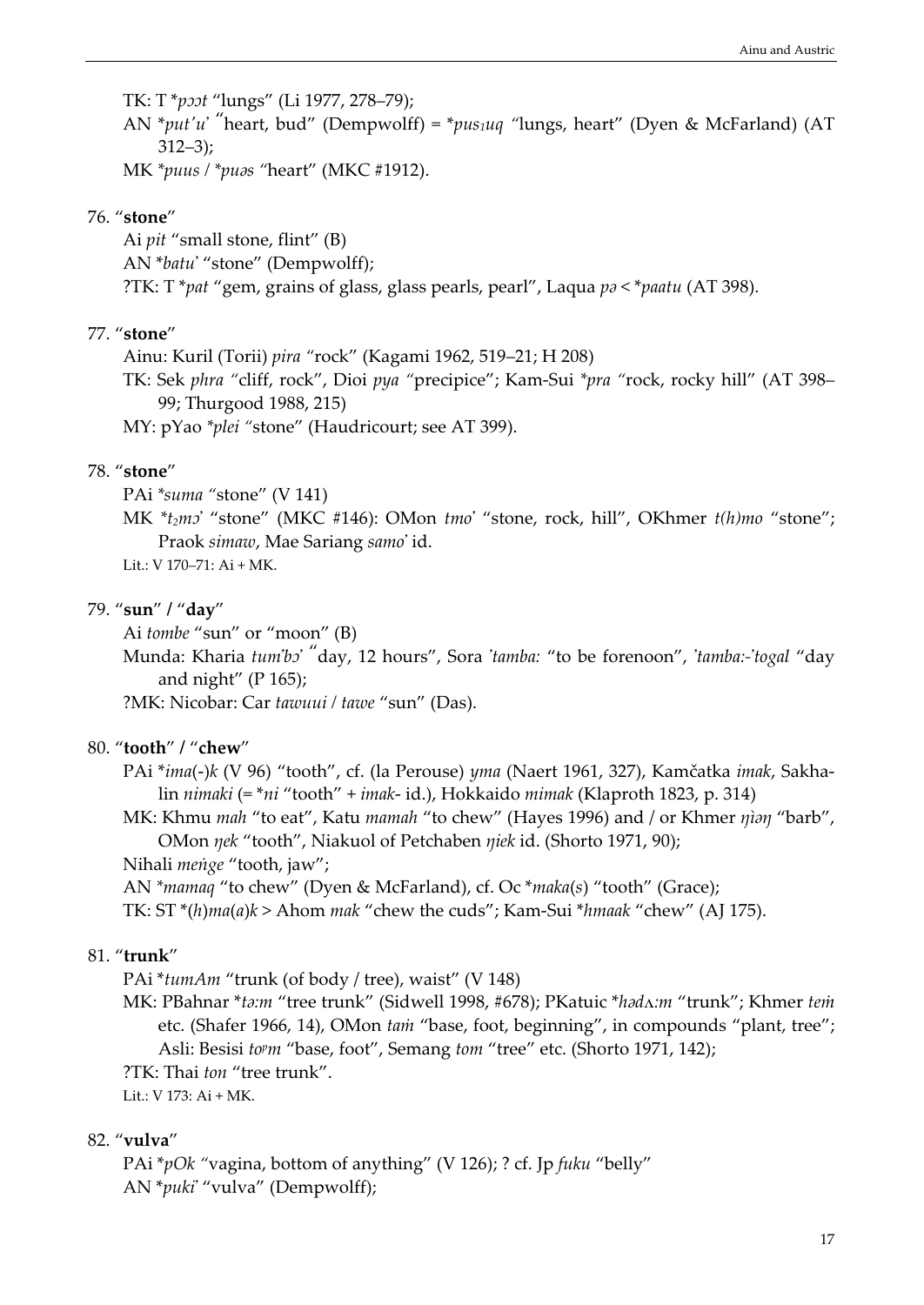MY: Miao (Petchabun) pau' / pi' < \*b[o'] / \*bi' < \*buq[i] / biq[i] < \*buq[i] (AT 417); ?MK: Kui pe' "vagina" (Prasert). Lit.: V 168: Ai + Kui.

#### 83. "water" / "drink"

- Ai (w)akka (B), (la Perouse) oouachka (Naert 1961, 341 cites Sakhalin Ai wahka by his records) = (Hokkaido) wacha, wazka, (Sakhalin) waka (Klaproth 1823, 313) "water" (it is tempting to speculate about e.g. the following development: wakka / wahka / wazka <  $*wa \gtr k a < *wa \qtr k a$ )
- AN \*wayay (Dempwolff) = \*wahi $R_{123}$  (Dyen & McFarland) "water";
- ?TK: NKelao *u*, in compounds *wu*, Lati *i* "river" (AT 420);
- ?MK: Asli: Semaq Beri la'wak "river" (Hayes) and / or Sakai of Pulai Guai wök, Sakai of Krau wö, Semang Paya uoh "to drink" etc. (SB, D 166), cf. also Khmer uak, Ksinmul 'uk id. (Sidwell 1996 ms. compares the last two forms with PAi  $*kuu$  "to drink"  $-$  see V 108);
- Note: V 91, 166 reconstructs PAi \*hdak-ka and compares it with AU \*ḍak "water": Munda  $*$ da' /  $*$ da' "water" (P 69); MK: PMon  $*$ daak (Diffloth); SBahnar  $*$ da:k (Efimov 1990, p. 35) < PBahnar \*'da:k (Sidwell 1998, #45); PKatuic \*'d[ia]' (Peyros); VM \*'dak (Thompson); Nicobar: Central, Coastal da:k, Chowra ra:k etc. (Shafer 1966, 8–11); Asli: Sakai (Bera & Serting) dak id., Orang Hutan (Palong) dak "sea" (SB, W 30).

#### 84. "(fresh) water"

- Ai nam "fresh or cool (as fresh water), cold as water or one's feet hands", nam wakka "fresh or cool water" (B)
- TK: T \*nram; Kam-Sui \*nam; Lakkia num; Ong-Be nam; Li \*nom etc. "water" (AT 420);
- AN \*[dḍ]anum (Dempwolff) = \*DaNúme (Dyen & McFarland) "water";
- MY: Yao \*'nam "cold of water" (Chang, Language 42 [1966], 307);
- MK \*n<sub>1</sub>uum "urine / to urinate" (MKC #1365): Khmer nom, Mon nam, Talaing nam "to water", Bahnar num, SBahnar \*'nno:m id. (Efimov 1990, 134); Asli: Sakai kenám, nom "urine" etc. (Shafer 1966, 22, 23).
- Note: Schmidt (1906, 134) compared AN with Bahnar dönäu "Binnensee", but it looks as a loan from Chamic.

#### 85. "water"

- PAi \*pE "water, sap" (V 124), cf. pen "source", pene "fine rain; aqueous, watery" etc. (B), Kamčatka pěh "water" (Klaproth 1823, 313)
- AN \*ba'ah (Dempwolff) = \*baháq (Dyen & McFarland) "flood, water" etc.;

TK: T \*'ba "overflow, spill" (AT 349);

?MK: Bahnar bah "Mündung eines Flusses", Khmer anwāḥ "kleiner Bach, Kanal" (Schmidt 1906, 155) or perhaps better VM  $*pe$  "sea" (Thompson).

#### 86. "white"

- PAi \*detara (V 83), cf. Sakhalin tedari, Hokkaido tetar (Klaproth 1823, 314), Yakumo, Asahigawa etc. retar, Raichiska, Naira tetara id.
- Munda: Santali tartaria "rein, klar"; Savara taar "to shine, brilliant, white", Gadaba ta-tār "white", Kharia tardí id. (Shafer 1966, 14);
- MK: Bahnar tār "leuchtendes Weiss" (Schmidt 1906, 133);
- AN \*tarah "clear" (Dempwolff).
- Lit.: V 165: Ai + Munda + MK.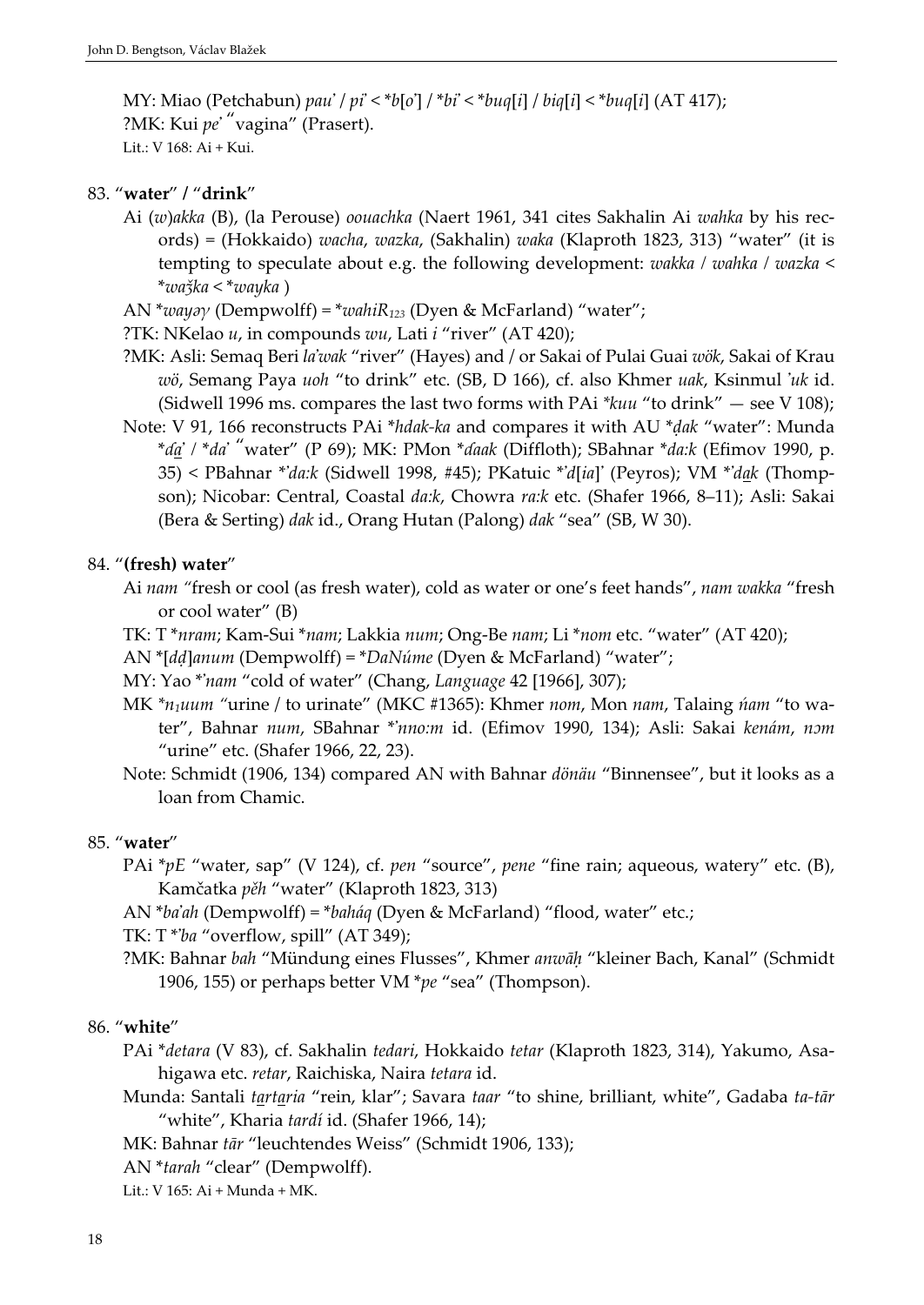#### 87. "wife" / "woman"

Ai (Kuril by Torii) kani kokkai "wife" : kokkai "husband" (H 45) Munda: Kharia kon-sεl "woman, wife" (cf. P 330);

MK \* $ka(a)n$  "woman" (MKC #1126): PKatuic \*['/h/ $\gamma$ ]akan (Peyros); PPearic \* $kin$  "female"; Khmu camkam "woman"; PBahnar \*('a-)kan "woman / wife" > Alak, Sue, Rengao kan "female (animal)", Stieng kan "female", Tampuon ŋkan "woman"; Palaung Wa: Bo Luang kön id., Mape kaun; Nicobar: Nancowry kán, Central & Coastal, Chowra kan "wife", Teresa kεän (Shafer 1966, 12; Sidwell 1998, #194).

#### 88. "year"

PAi \*paa "year, season, age" (V 123), cf. Kamčatka pāh, Sakhalin pa (Klaproth 1823, 308) TK: T \*pi "year" (Li 1977, 62, 263); Kam-Sui \*be, Ong-Be 'bei, Li 'be; Lakkia pěi (Haudricourt, BSLP 62 [1967], 172).

## Conclusion

Following the great specialist in Austronesian (and African) languages, Otto Dempwolff, we assume that the preceding list of lexical parallels between Ainu and the Austric languages represents the first step in the inductive phase of the demonstration of genetic relationship (really a continuation of the first steps taken by Gjerdman, et al.). The following step (already begun, for example, by Norquest, 1998) consists of the formulation of regular phonetic correspondences, which should be verified during the deductive phase. We believe that future progress in comparative and historical Austric linguistics will lead to the complete demonstration of the membership of Ainu within the Austric macro-phylum (along with Austronesian, Thai-Kadai, Miao-Yao, Austroasiatic, and probably also Nihali). If our article helps to stimulate discussion of the position of Ainu in genetic classification, it has served its purpose.

#### Abbreviations of languages

AA: Austroasiatic, Ai: Ainu, AN: Austronesian, AU: Austroasiatic, C: Central, E: East, Form: Formosan, Hesp: Hesperonesian, Jav: Javanese, Jp: Japanese, Kor: Korean, MK: Mon-Khmer, MY: Miao-Yao, N: North, O: Old, Oc: Oceanic, P: Proto, Phil: Philipinese, Pol: Polynesian, S: South, T: Thaic, TK: Thai-Kadai, VM: Viet-Müöng, VN: Vietnamese, W: West.

# Literature

- Alekseev & Trubnikova 1984 ALEKSEEV, V.P. & TRUBNIKOVA, O.B. Nekotorye problemy taksonomii i genealogii aziatskix mongoloidov. Kraniometrija. Novosibirsk: Nauka.
- AJ BENEDICT, P.K. Japanese/Austro-Tai. Karoma, Ann Arbor, 1990.
- Alpatov 1997 ALPATOV, V.M. Ajnskij jazyk // Paleoaziatskie jazyki / Ed. by A.P. VOLODIN et al. Moskva: Indrik. P. 126–138.
- AS Austroasiatic Studies, I–II / Eds. N. JENNER, L.C. THOMPSON & S. STAROSTA. University Press of Hawaii, Honolulu, 1976.
- AT BENEDICT, P.K. Austro-Thai: Language and Culture with a Glossary of Roots. HRAF Press, New Haven, 1975.
- B BATCHELOR, J. An Ainu-English-Japanese Dictionary (including a Grammar of the Ainu Language)<sup>2</sup>. Methodist Publishing House, Tokyo, 1905.

Beleňkaja 1964 — BELEŇKAJA, V.D. Ajnskie toponimy v Japonii // Toponimika Vostoka. Nauka, Moskva. P. 216–18.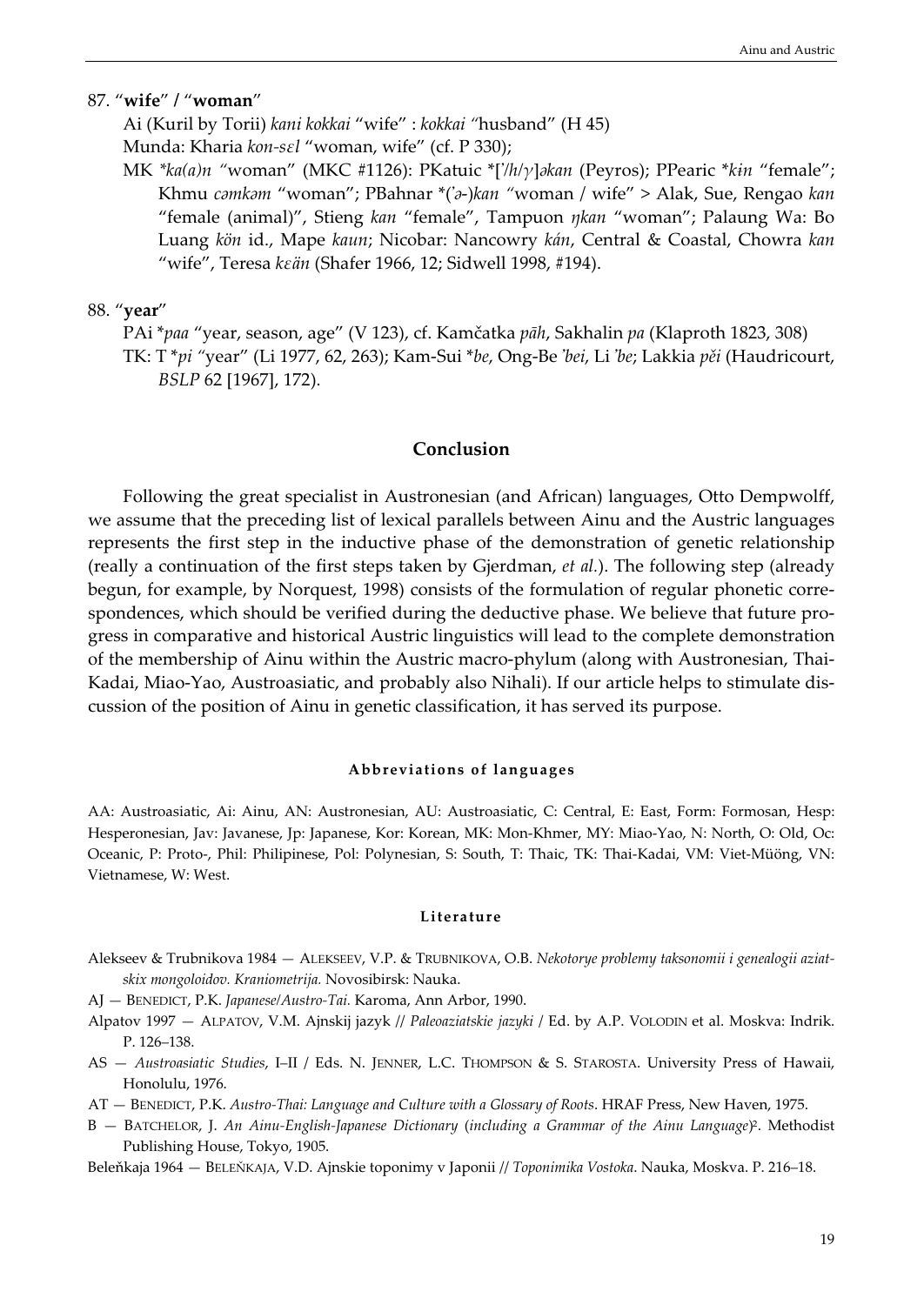- Bengtson 1992 BENGTSON, J.D. A Case for the Austric Affiliation of Ainu // Nostratic, Dene-Caucasian, Austric and Amerind / Ed. by V. SHEVOROSHKIN. Brockmeyer: Bochum.
- Bengtson 1996 BENGTSON, J.D. Nihali and Ainu // Mother Tongue 2. P. 51–55.
- Benjamin 1976 BENJAMIN, G. Austroasiatic Subgrouping and Prehistory in the Malay Peninsula // AS I. Pp. 37– 129.
- Benveniste 1960 BENVENISTE, E. Review of Naert 1958 // BSLP 55/2. P. 51–53.
- Bhattacharya 1966 BHATTACHARYA, S. Some Munda Etymologies // Studies in Comparative Austroasiatic Linguistics / Ed. by N.H. ZIDE. Mouton, London — The Hague — Paris. P. 28–40.
- BIHP Bulletin of the Institute of History and Philology. Academia Sinica.
- Blažek 1996 BLAŽEK, V. Seeking the Relatives of Nihali // Mother Tongue 2. P. 57–60.
- BSLP Bulletin de la Société Linguistique de Paris.

Cavalli-Sforza 1991 — CAVALLI-SFORZA, L.L. Genes, Peoples and Languages // Scientific American 265. P. 104–110.

- Cavalli-Sforza et al. 1988 CAVALLI-SFORZA, L.L., PIAZZA, A., MENOZZI, P., & MOUNTAIN, J. Reconstructing of human evolution: Bringing together genetic, archaeological, and linguistic data // Proceedings of the National Academy of Sciences 85. P. 6002–6006.
- Cavalli-Sforza et al. 1992 CAVALLI-SFORZA, L.L., MINCH, E. & MOUNTAIN, J.L. Coevulotion of genes and languages revisited // Proceedings of the National Academy of Sciences 89. P. 5620–5624.
- Cavalli-Sforza et al. 1994 CAVALLI-SFORZA, L.L., MENOZI, P. & PIAZZA, A. The History and Geography of Human Genes. Princeton University Press.
- CK Comparative Kadai: Linguistic Studies beyond Tai // Eds. J.A. Edmondson & D.B. Solnit. SIL & University of Texas, Arlington, 1988.
- Diffloth 1980 DIFFLOTH, G. The Wa Languages // Linguistics of the Tibeto-Burman Area. Vol. 5, No. 2. University of California Press, Berkeley.
- Diffloth 1984 DIFFLOTH, G. Dvaravati Old Mon Language and Nyah Kur. Chulalongkorn University Printing House, Bangkok.
- Dolgopolsky 1963 DOLGOPOLSKY [DOLGOPOĽSKIJ], A.B. Review of Naert 1958 // Ėtimologija 1963. P. 293–299.
- Dyen 1990 DYEN, I. Homomeric lexical classification // P. BALDI (ed.). Linguistic change and reconstruction methodology. Mouton de Gruyter , Berlin-New York. P. 211–30.
- Efimov 1990 EFIMOV, A.Ju. Istoričeskaja fonetika južnobaxnaričeskix jazykov. Nauka, Moskva.
- Golubev & Lavrov 1988 GOLUBEV, V.A. & LAVROV, E.L. (1988) Saxalin v ėpoxu kamnja. Nauka, Novosibirsk.
- Gjerdman 1926 GJERDMAN, O. Word-parallels between Ainu and other languages // Le Monde Oriental 20. P. 29– 84.
- Gjerdman 1960 GJERDMAN, O. The Ainu Language. A contribution // Orientalia Suecana 8. P. 73–91.
- Greenberg 1987 GREENBERG, J.H. Language in the Americas. Stanford University Press, Stanford.
- Greenberg 2000–2002 GREENBERG, J.H. Indo-European and its closest Relatives. The Eurasiatic Language Family. Vol. 1: Grammar; Vol. 2: Lexicon. Stanford: University Press.
- Gregerson 1991 GREGERSON, K. On Austronesian lexicon in Vietnamese // Ed. by J.H.C.S. DAVIDSON. Austroasiatic Languages. Essays in honour of H.L. Shorto. School of Oriental and African Studies, London.
- H HATTORI, Sh. (ed.). An Ainu Dialect Dictionary. Iwanami Shoten, Tokyo, 1964.

Hayes 1992 — HAYES, L.V.H. On the Track of Austric: Part I. Introduction // Mon-Khmer Studies 21. P. 143–77.

- Hayes 1996 HAYES, L.V.H. Comments on entries in 'Lexical Parallels between Ainu and Austric'. Ms.
- Helimski 1984 HELIMSKI [XELIMSKIJ], E.A. Genetičeskie svjazi ajnskogo jazyka [Review of Patrie 1982] // Referatnyj žurnal: Obščestvennye nauki — zarubežom — jazykoznanie 1984/4. P. 61–65.
- Hudson 1994 HUDSON, M. The Linguistic Prehistory of Japan: Some Archaeological Speculations // Anthropological Science 102. P. 231–55.
- Itabashi 1998 ITABASHI, Y. Some morphological parallels between Ainu and Austronesian // Mother Tongue 4. P. 40–95.
- Jacq & Sidwell 2000 JACQ, P. & SIDWELL, P. A Comparative West Bahnaric Dictionary. München-New Castle: Lincom Europe.
- Kagami 1962 KAGAMI, K. Ainu place-names in Japan // Orbis 11. P. 519–21.
- Ki-Moon 1977 KI-MOON, L. Geschichte der koreanischen Sprache. Reichert Verlag, Wiesbaden.
- Klaproth 1823 KLAPROTH, J. Asia Polyglotta. Schubert, Paris.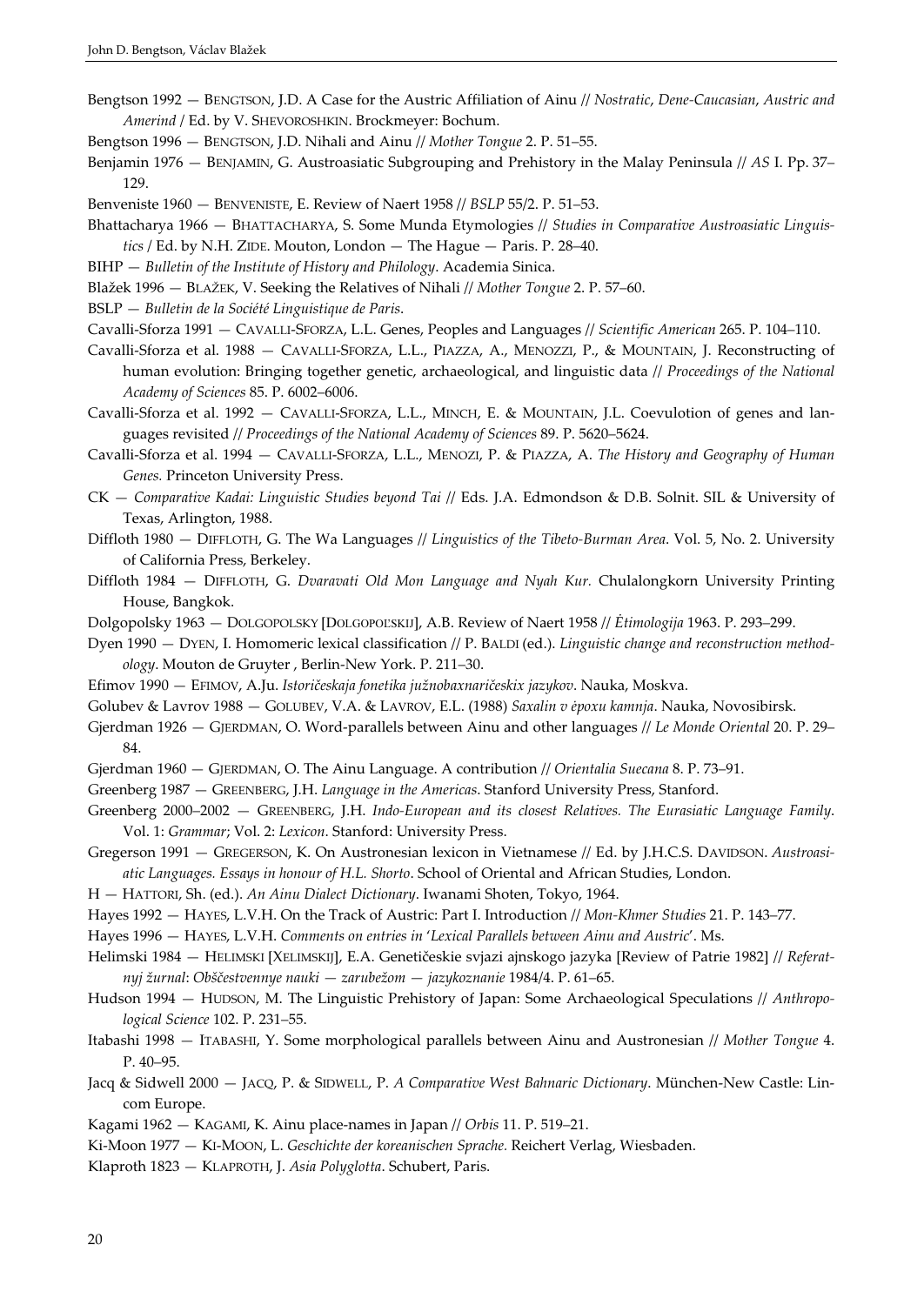- Koppelmann 1928 KOPPELMANN, H. Die Verwandtschaft des koreanischen und der Ainusprache mit den indogermanischen Sprachen // Anthropos 23. P. 199–234.
- Koppelmann 1933 Koppelmann, H. Die eurasische Sprachfamilie. Winter, Heidelberg.
- Krašeninnikov KRAŠENINNIKOV, S.P. Opisanie zemli Kamčatki. T. I–II. Sankt-Petersburg: Imperatorskaja Akademija nauk, 1755–56 [reedition Moskva: Glavsevmorputi, 1949].
- Levin 1971 LEVIN, M.G. Ėtničeskaja antropologija Japonii. Nauka, Moskva.
- Li 1977 LI, F.K. A Handbook of Comparative Tai. The University Press of Hawai (Oceanic Linguistic Special Publ. 15), Honolulu.
- Li 1981 LI, Jen-Kui P. Reconstruction of Proto-Atayal Phonology // BIHP 52/2. P. 235–99.
- Lindquist 1960 LINDQUIST, I. Indo-European features in the Ainu language. Lund: Gleerup (Lunds universitets årsskrift, N.F. Avd. 1., Bd.54, Nr. 1).
- Luce 1965 LUCE, G.H. Danaw, a dying language // Lingua 14. P. 98–129.
- Matsumoto 1928 MATSUMOTO, N. Le japonais et les langues austroasiatiques. Geuthner, Paris.
- MKC -SHORTO H. A Mon-Khmer comparative dictionary / Ed. by Paul SIDWELL. Australian National University, Canberra 2006 (Pacific Linguistics 579).
- MN Monumenta Nipponica.
- Mundlay 1996 MUNDLAY, A. Nihali Lexicon // Mother Tongue 2. P. 17–47.
- Murasaki 1978 MURASAKI, K. Sakhalin Ainu. Tokyo: Asian & African Grammatical Manuals, 11Z.
- Murayama 1992a MURAYAMA, S. Ein Versuch der Etymologisierung einiger Ainu-Wörter // Nenrin Jahresringe. Festgabe für H.A. Dettmer / Eds. K. Müller & W. Naumann. Wiesbaden, Harrassowitz. P. 148–57.
- Murayama 1992b MURAYAMA, S. Ainugo no Kigen [Origins of the Ainu Language]. San'ichi Shobo, Tokyo.
- Murayama 1993 MURAYAMA, S. Ainugo no kenkyu [A Study of the Ainu Language]. San'ichi Shobo, Tokyo.
- Naert 1958 NAERT, P. La situation linguistique deľ Aïnou. 1: Aïnou et indoeuropéen, I. Lund: Gleerup (Lunds universitets årsskrift, N.F. Avd. 1., Bd.53, Nr. 4).
- Naert 1961 NAERT, P. Le vocabulaire ainou de la Pèrouse collationné sur le vif // Orbis 10. P. 320–55.
- Naert 1961a NAERT, P. La situation linguistique deľ Aïnou. I: 2. Aïnou et indoeuropéen, 2. Nouvelles étymologies // Orbis 10. P. 394–410.
- Naert 1962 NAERT, P. La plus ancienne source européenne sur la langue ainou // Orbis 11. P. 116–30.
- Naert 1962a NAERT, P. Contacts lexicaux aïnou-gilyak // Orbis 11. P. 199–229.
- OLZ Orientalistische Literaturzeitung.
- P PINNOW, H.J. Versuch einer historischen Lautlehre der Kharia-Sprache. Harrassowitz, Wiesbaden, 1959.
- Patrie 1982 PATRIE, J. The genetic relationship of the Ainu language. The University of Hawaii, Honolulu.
- Peiros 1992 Peiros, I. The Austric Macrofamily: some consideration // Nostratic, Dene-Caucasian, Austric and Amerind / Ed. V. SHEVOROSHKIN. Brockmayer, Bochum. P. 354–63.
- Peiros 1996 PEIROS, I. Proto-Katuic Comparative Dictionary. Canberra: Australian National University (Pacific Linguistics C: 132).
- Peiros 1998 PEIROS, I. Comparative linguistics in Southeast Asia. Canberra: Australian National University (Pacific Linguistics C: 142).
- Peiros 2004 PEIROS, I. Genetičeskaja klassifikacija avstroaziatskix jazykov. Moskva: Rossijskij gosudarstvennyj gumanitarnyj universitet (doktorskaja dissertacija).
- Piłsudski 1912 PIŁSUDSKI, B. An Ainu-English Index (Dictionary to B. PIŁSUDSKI's Materials for the Study of the Ainu Language and Folklore of 1912 / Compiled by A.F. & E. MAJEWICZ. Univerzytet im. A. Mickiewicza, Poznań 1986).
- Pinnow 1966 PINNOW, H.J. A Comparative Study of the Verb in the Munda Languages // Studies in Comparative Austroasiatic Linguistics / Ed. N.H. ZIDE. Mouton, London — The Hague — Paris. P. 96–193.
- Reid 1984–85 REID, L. A. Benedict's Austro-Tai Hypothesis An Evaluation // Asian Perspectives 26/1. P. 19–34.
- Refsing 1986 REFSING, K. The Ainu language: the morphology and syntax of the Shizunai dialect. Arhus: University Press.
- Refsing 1998 REFSING, K. (ed.). Origins of the Ainu language: the Ainu Indo-European controversy. Richmond: Curzon.
- Ruhlen 1987 RUHLEN, M. A Guide to the World's Languages. Stanford University Press, Stanford.
- Ruhlen 1994 RUHLEN, M. On the Origin of Languages. Stanford University Press, Stanford.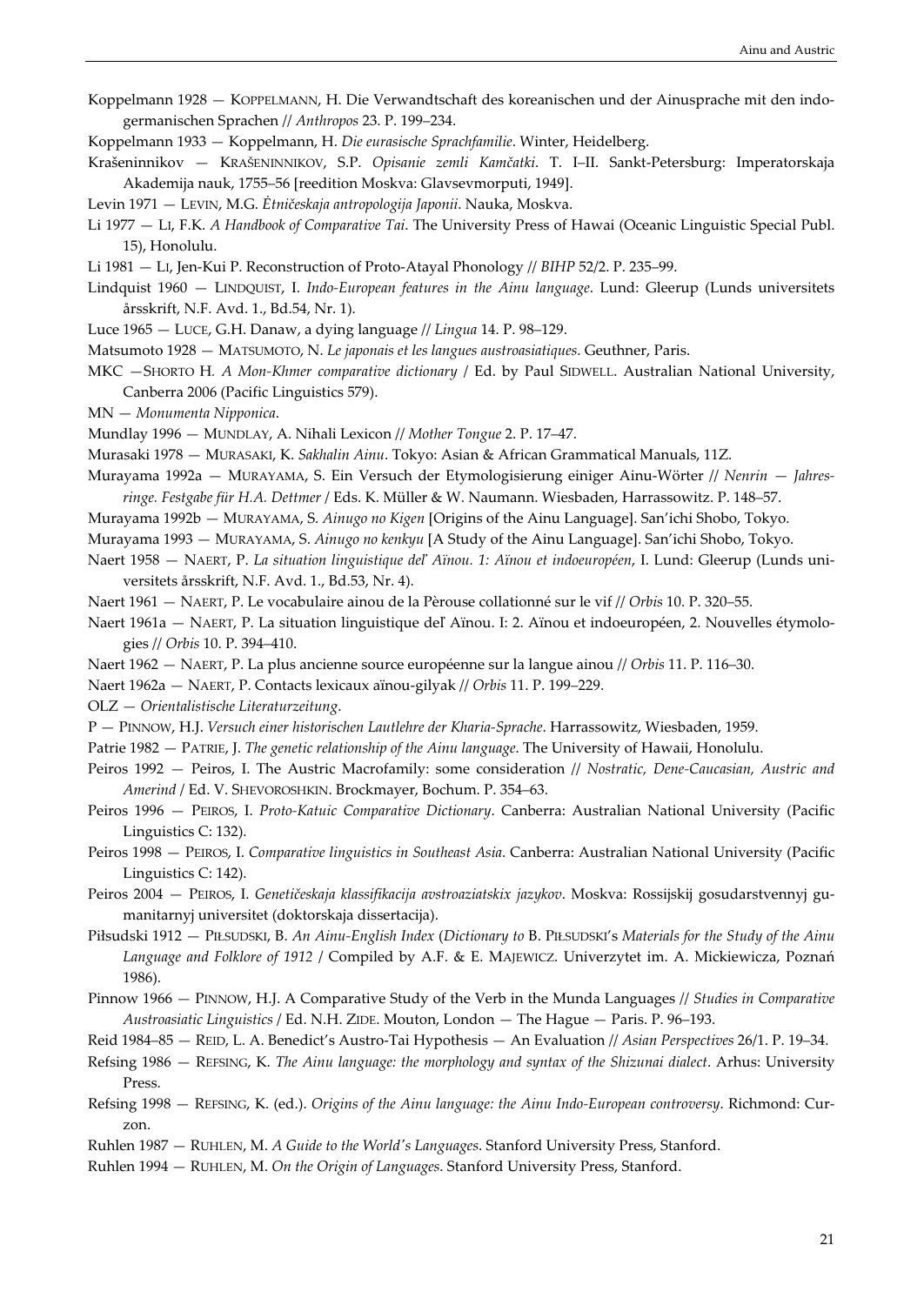- Sato 1985  $-$  SATO, T. The first person objective affix *in* in the East coast dialects of Sakhalin Ainu // *Proceedings of* the International symposium on B. Piłsudski's phonographic records and the Ainu culture. Hokkaido University, Sapporo. P. 157–67.
- SB SKEAT, W.W. & BLAGDEN, Ch.O. Pagan Races of the Malay Peninsula, II. MacMillan: London, 1906.
- Schmidt 1906 SCHMIDT, W. Die Mon-Khmer-Völker, ein Bindeglied zwischen Völkern Zentralasiens und Austronesiens. Braunschweig.
- Schuhmacher 1994 SCHUHMACHER, W.W. Lexical Parallels between Ainu and Austroasiatic. Archív orientální 62. P. 415–16.
- Shafer 1940 SHAFER, R. Nahali. A linguistic study in paleo-ethnography // Harvard Journal of Asiatic Studies 5. P. 346–71.
- Shafer 1966 Shafer, R. Studies in Austroasiatic II // Studia Orientalia 30.
- Shorto 1971 SHORTO, H.L. A dictionary of the Mon inscriptions from the sixth to the sixteenth centuries. London: Oxford University Press.
- Shorto 1976 SHORTO, H.L. The Vocalism of Proto-Mon-Khmer // AS II. P. 1041–67.
- Sidwell 1996 SIDWELL, P. Review of Vovin 1993 // Diachronica 13. P. 179–86.
- Sidwell 1998 Sidwell, P. Proto-Bahnar Reconstruction. Melbourne: PhD. Thesis.
- Sidwell 1998a SIDWELL, P. The External Relations of Ainu: Problems and Prospects // Mother Tongue 4. P. 33–39.
- Sokolovskaja 1978 SOKOLOVSKAJA, V.K. Materialy k sravnitel'nomu ėtimologičeskomu slovarju vjetmyongskix jazykov // Issledovanija po fonologii i grammatike vostočnyx jazykov. Institut vostokovedenija, Moskva. P. 126–80.
- Solnit 1988 SOLNIT, D.B. The position of Lakkia within Kadai // CK 219–38.
- Spevakovskij 1986 SPEVAKOVSKIJ, A.B. Ajnskaja terminologija rodstva // Sovetskaja ėtnografija 1986/2. P. 45–56.

Sternberg 1929 — STERNBERG, L. The Ainu Problem // Anthropos 24. P. 755–99.

- Šternberg 1933 ŠTERNBERG, L. Giljaki, oroči, goľdi, negidaľcy i ainy. Xabarovsk: Daľgiz.
- Tailleur 1961 TAILLEUR, O.G. Sur une explication de l'aïnou par l'indo-européen // Zeitschrift für vergleichende Sprachforschung 77. P. 1–30.
- Tailleur 1963 TAILLEUR, O.G. Remarques des étymologies ainoues // Lingua 12. P. 389–410.
- Tailleur 1968 TAILLEUR, O.G. L'ainou, langue paléo-eurasienne // Fs. Falk. Studia Linguistica Slavica Baltica. Slaviska och baltiska studier 8. Lund. P. 267–83.
- Tamura 2000 TAMURA, S. The Ainu Language. Tokio: Sanseido.
- Theraphan 1992 THERAPHAN, L.-T. A Preliminary reconstruction of Proto-Lakkja // Mon-Khmer Studies 20. P. 57– 89.
- Thompson 1976 THOMPSON, L.C. Proto-Viet-Muong Phonology // AS II. P. 1155–99.
- Thurgood 1988 THURGOOD, G. Notes on the Reconstruction of Proto-Kam-Sui // CK. P. 179–218.
- Ting 1978 TING, P.-H. Reconstruction of Proto-Puyuma Phonology // BIHP 49/3. P. 321–92.
- Turner 1989 TURNER, Ch.G. Teeth and Prehistory in Asia // Scientific American (February 1989). P. 88–96.
- Vovin 1989 VOVIN, A. Rekonstrukcija pozdnego ainskogo prajazyka // Lingvističeskaja rekonstrukcija i drevnejšaja istorija Vostoka, 3. Moskva: Nauka. P. 18–20.
- V Vovin, A. A Reconstruction of Proto-Ainu. Brill: Leiden, 1993.
- van Driem 2006 VAN DRIEM, G. The prehistory of Tibeto-Burman and Austroasiatic in the light of emergent population genetic studies // Mother Tongue 11. P. 160–211.
- Vos 1990 VOS, F. Japanese Loan Words in Ainu // Rocznik orientalistyczny 46/2. P. 173–184.
- Windekens 1961 WINDEKENS, Albert J. VAN. Études sur l'étymologie et le vocabulaire de l'aïnou // Orbis 10. P. 411–423.
- Wurm & Wilson 1975 WURM, S.A. & WILSON, B. English Finderlist of Reconstructions in Austronesian Languages (Post-Brandstetter). The Australian National University: Canberra.
- Xolodovič & Alpatov 1993 XOLODOVIČ, A.A. & ALPATOV, V.M. Jazyki Azii i Afriki V: Altajskie jazyki & ajnskij jazyk. Moskva: Nauka (Vostočnaja literatura). P. 415–431.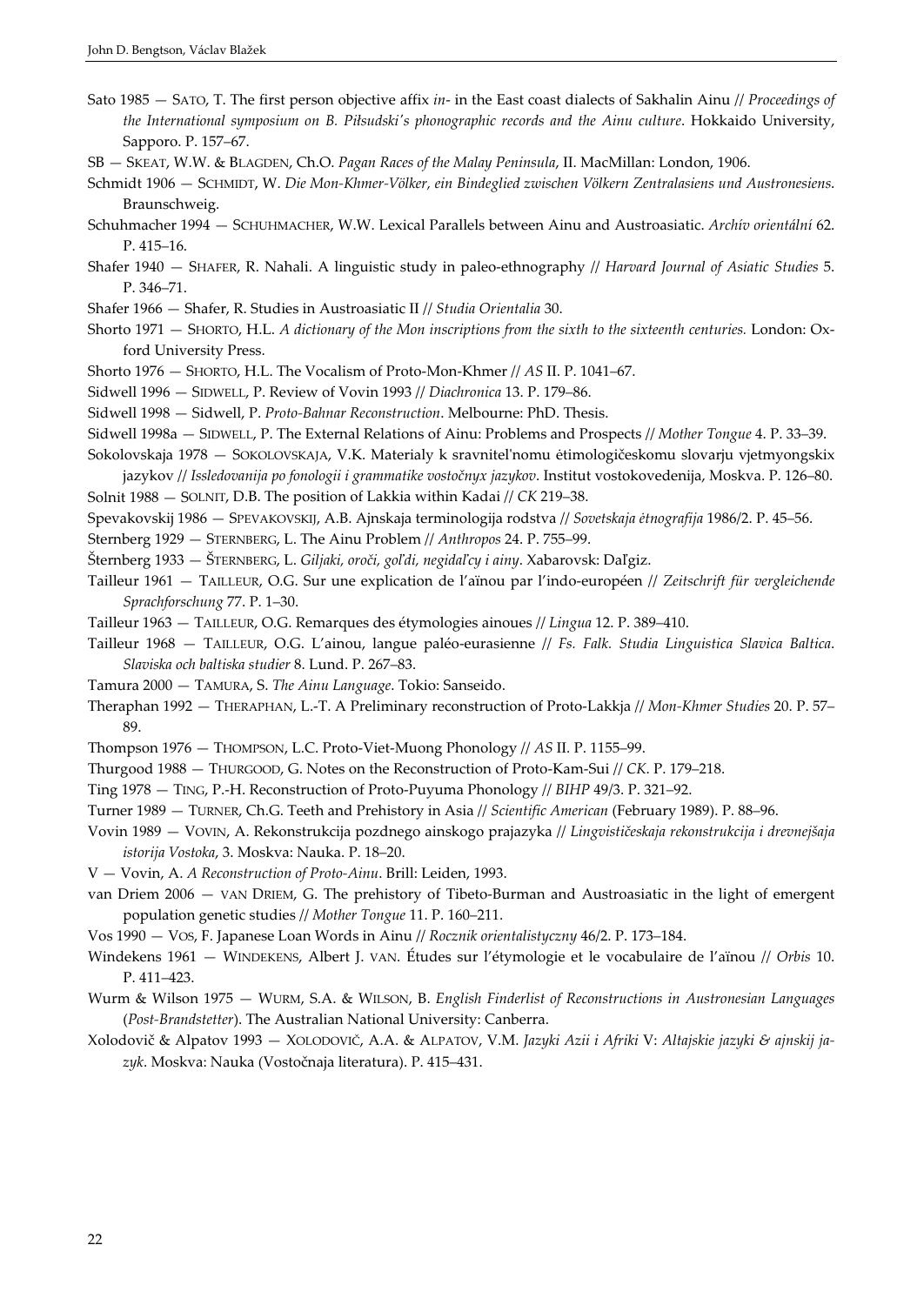## Appendix: Austroasiatic languages

Recently two competing classifications of Austroasiatic languages were proposed. Gérard Diffloth (2005) is the author of the first model (quoted after van Driem 2006, 169).